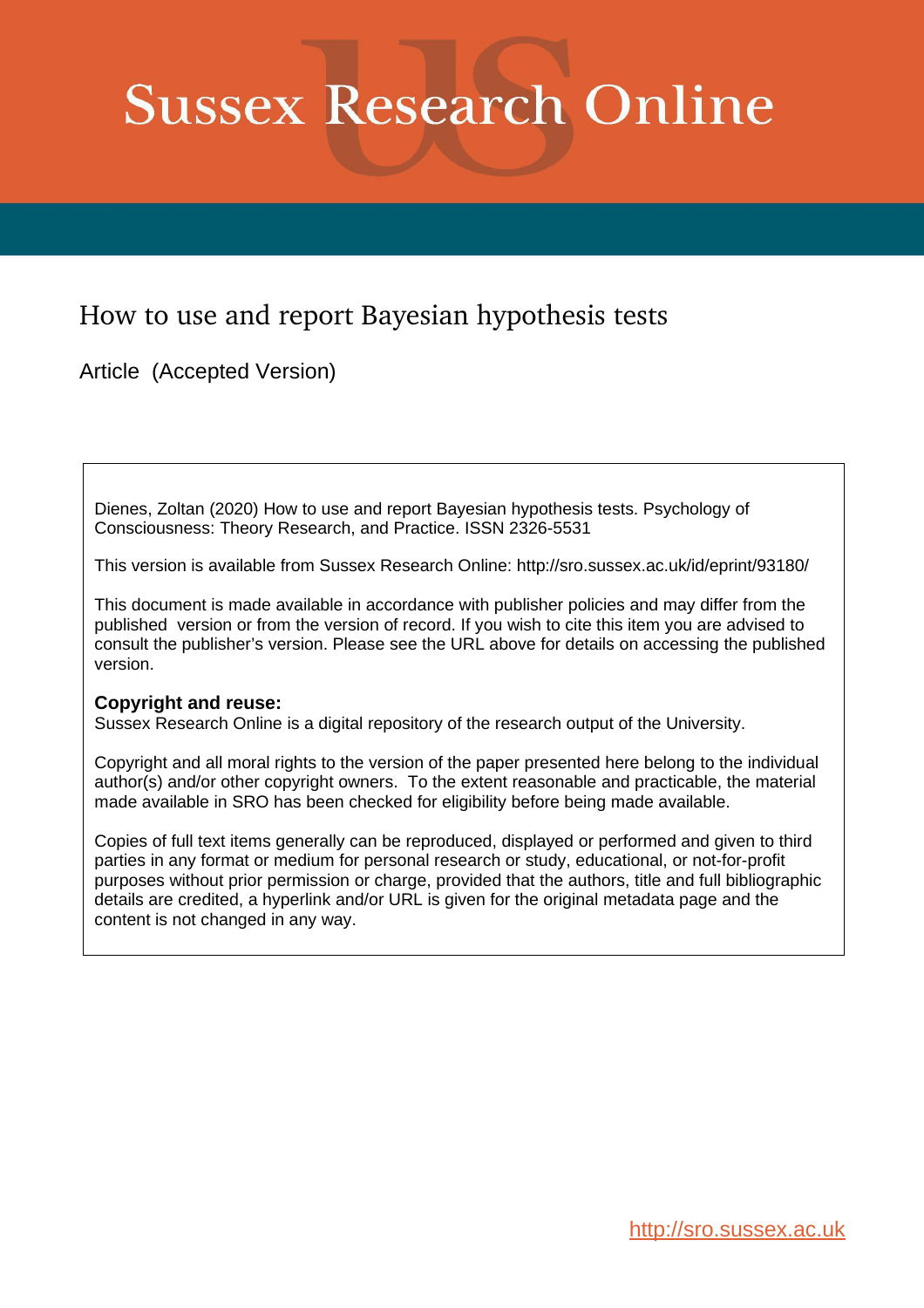How to use and report Bayesian hypothesis tests

Zoltan Dienes

University of Sussex

Correspondence:

Zoltan Dienes

[dienes@sussex.ac.uk](mailto:dienes@sussex.ac.uk)

School of Psychology

University of Sussex

Brighton

BN1 9QH

UK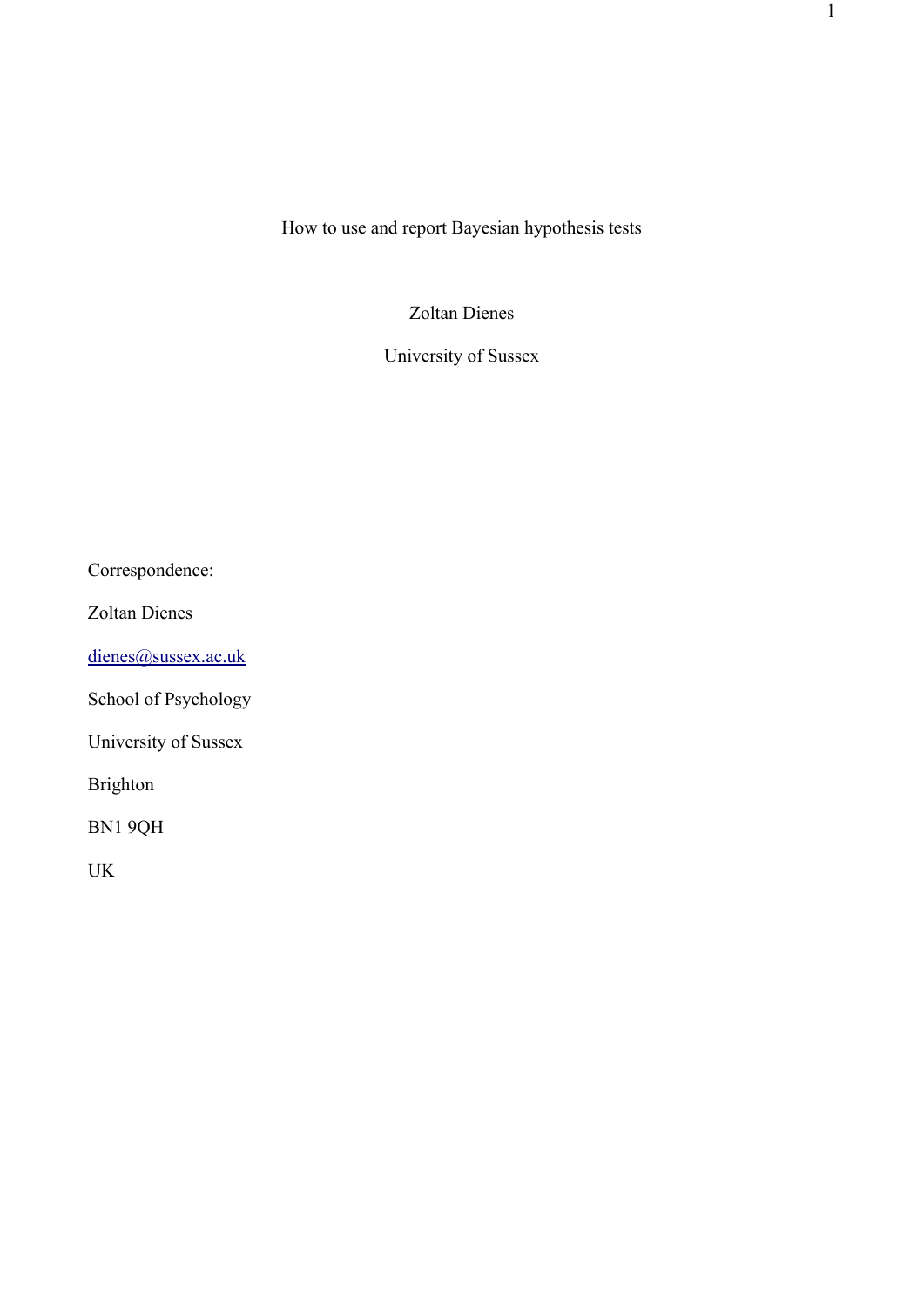# Abstract

This article provides guidance on interpreting and reporting Bayesian hypothesis tests, in order to aid their understanding. To use and report a Bayesian hypothesis test, predicted effect sizes must be specified. The paper will provide guidance in specifying effect sizes of interest (which also will be of relevance to those using frequentist statistics). First, if a minimally interesting effect size can be specified, a null interval is defined as the effects smaller in magnitude than the minimally interesting effect. Then the proportion of the posterior distribution that falls in the null interval indicates the plausibility of the null interval hypothesis. Second, if a rough scale of effect can be determined, a Bayes factor can indicate evidence for a model representing that scale of effect versus a model of H0. Both methods allow data to count against a theory that predicts a difference. By contrast, non-significance does not count against such a theory. Various examples are provided including the suitability of Bayesian analyses for demonstrating the absence of conscious perception under putative subliminal conditions, and its presence in supraliminal conditions.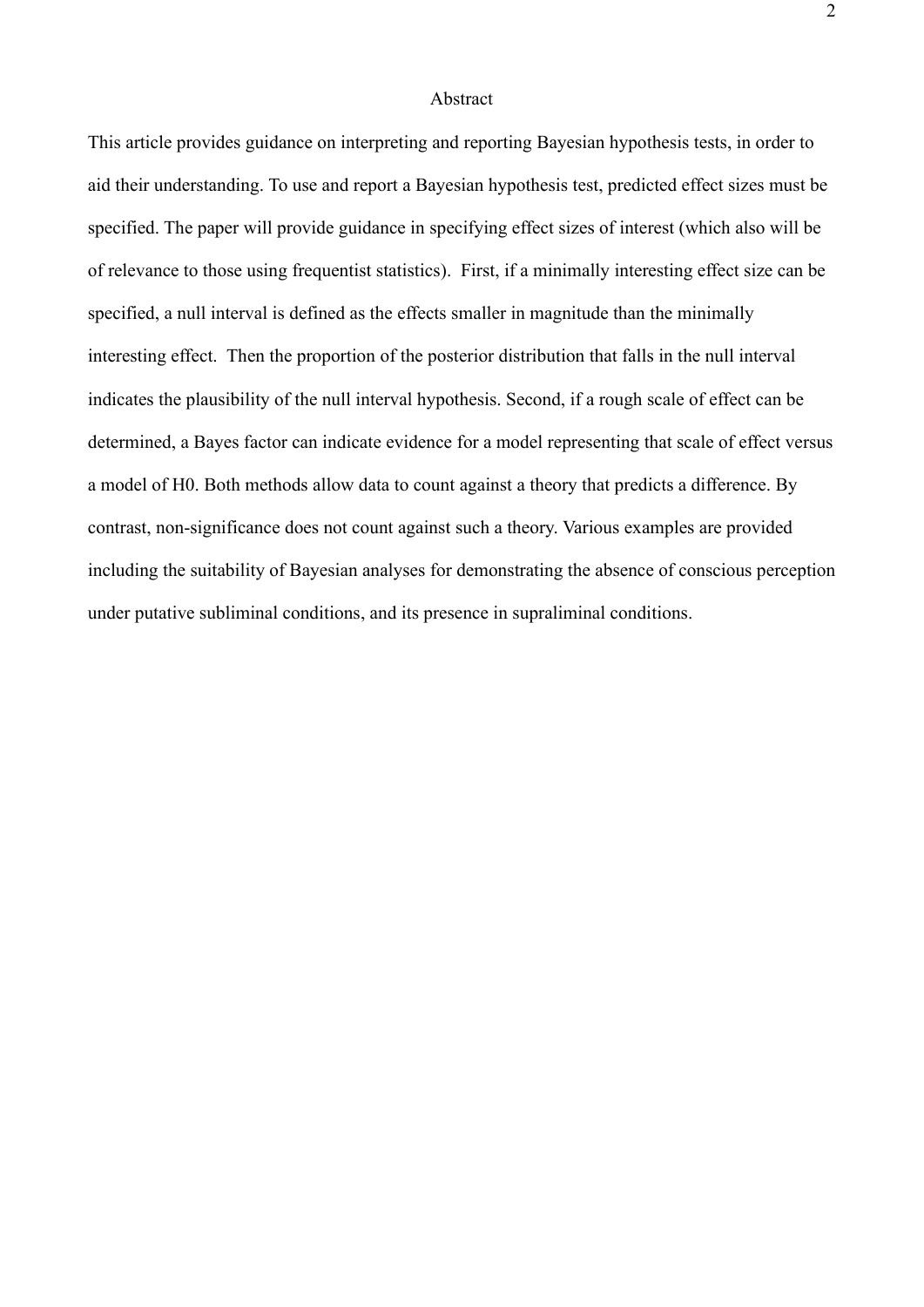Hypothesis testing is an integral part of many disciplines. The details of how we have been testing hypotheses has come under criticism and indeed has been targeted as an explanation for why various disciplines now face a credibility crisis (e.g. Halsey, Curran-Everett, Vowler, & Drummond, 2015). Using Bayesian hypothesis testing has been proposed as addressing some of the problems (e.g. Wagenmakers, Marsman, Jamil, Ly et al., 2018). Bayesian hypothesis testing will only address problems, of course, if understood by both the author of a paper and its readers. This article will provide brief guidance on interpreting and reporting Bayesian hypothesis tests, in order to aid their understanding. To use and report a Bayesian hypothesis test, predicted effect sizes must be specified. The paper will provide guidance in specifying effect sizes of interest (which also will be of relevance to those using frequentist statistics, because specifying effect sizes of interest is inferentially crucial for any statistical system).

Statistical inference can be divided into estimation and hypothesis testing (e.g. Jeffreys, 1939). Estimation involves saying how big something is; for example, finding a mean and its standard error. Hypothesis testing involves comparing two or more hypotheses, typically the claim that there is no effect (H0) versus the claim that there is an effect of interest (H1). Estimation and hypothesis testing complement each other. Given doubt about something's existence, it is useful to use Bayesian hypothesis testing to determine the strength of evidence that it exists. Given minimal credibility that something exists, it is reasonable to ask how big it is. Indeed, estimates are required for hypothesis testing to proceed. Thus, estimation for any effect deemed credible enough to research is always required. This paper will discuss Bayesian hypothesis testing to indicate what key problem it can solve, and then give guidelines on how to report the results. Although the point of the paper is to discuss Bayesian hypothesis testing, this is not to diminish estimation: It will be presumed that there will also always be accompanying estimates (e.g. means and standard errors). If estimates should always be provided, why test hypotheses? If one only used estimation, one would not be in a position to conclude that the data indicated that an effect did or did not exist (Haaf, Ly, & Wagenmakers, 2019). This paper is aimed at researchers for whom the existential claim of whether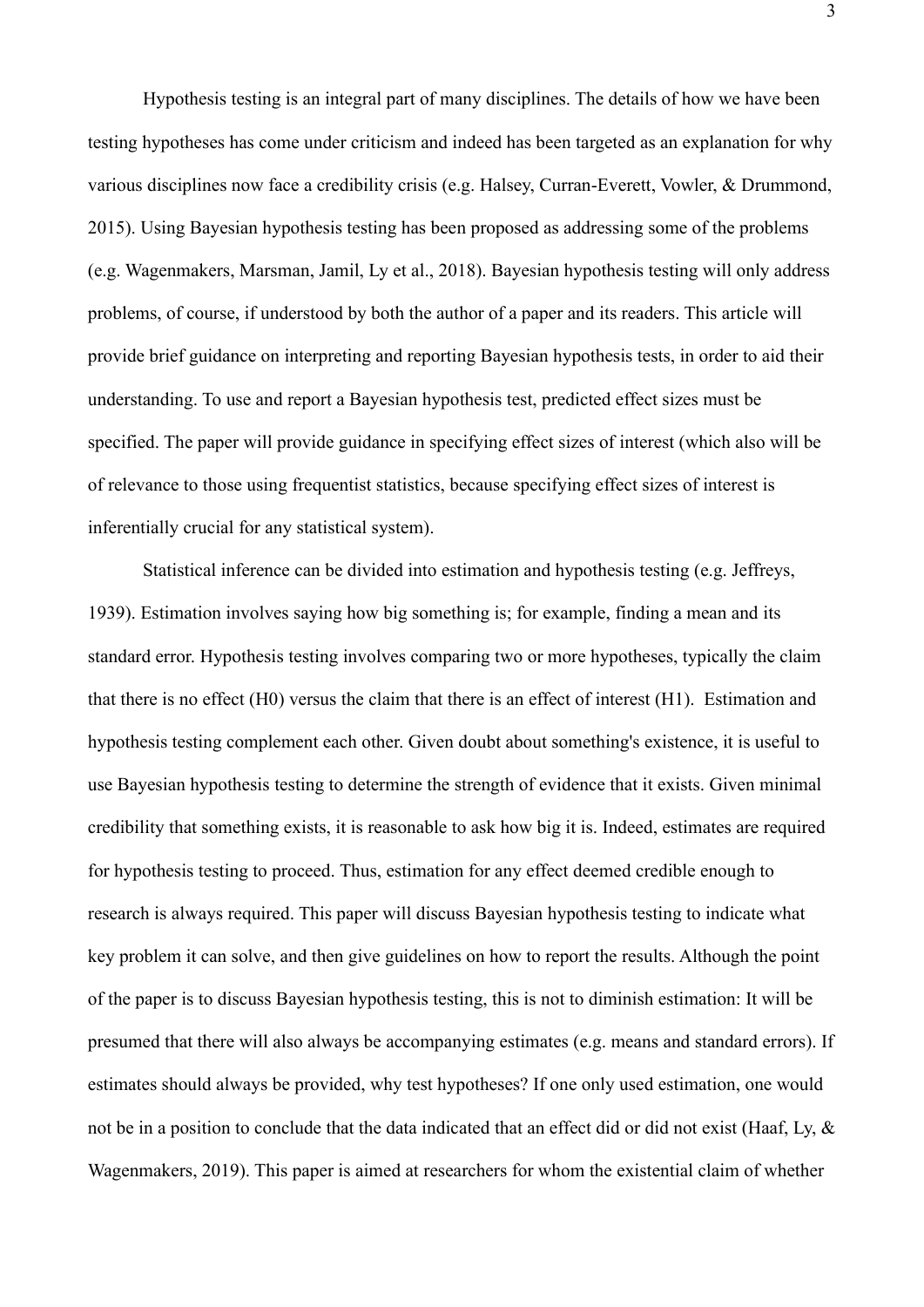or not something exists (i.e. a population numerical relationship exists) is relevant to their research. One has, for example, at least implicitly tested hypotheses when claiming that people performed at chance, that there was no interaction, or when leaving a previously considered variable out of a model. That is, scientists routinely wish to test hypotheses.

The typical non-Bayesian method of hypothesis testing is significance testing. Significance testing leads to the claim that an effect was or was not significant. Fisher (1935) pointed out that the null hypothesis is never established by a non-significant result. According to Fisher, we can disprove H0 by a significant result, but not establish it by a non-significant result. This asymmetry is unfortunate, because it means significance alone does not allow us to test theories that predict a difference: a non-significant result does not count against such theories. Confidence intervals illustrate why not. The confidence interval is the set of population values we still accept as possible in the light of data. An equivalent way of saying a result is non-significant (where H0 is the claim of no effect) is to say zero (no difference) is in the confidence interval. If zero is in the interval, zero is still possible - but note so are all the other differences in the confidence interval. Any confidence interval indicates that many population effects are possible. So, given a non-significant result, there is no reason to accept specifically zero as the population value. Yet many researchers still groundlessly use non-significance to count against a theory that predicts a difference (e.g. Abelson, 1995; Aczel, Palfi, Szollosi, Kovacs, et al. 2018; Dienes, 2016; Greenland, 2017). Drawing strong conclusions for baseless reasons must surely contribute to bad science.

Bayesian inference provides a solution (for other solutions see: Colling & Szűcs, 2018; Lakens, McLatchie, Isager, Scheel, et al.., 2018; for arguments in favour of the Bayesian solutions, see Dienes, 2016; Wagenmakers et al., 2018). There are two overall Bayesian approaches for testing hypotheses that we will consider in turn: The relation of a posterior distribution to a null interval; and Bayes factors.

# **The relation of a posterior distribution to a null interval.**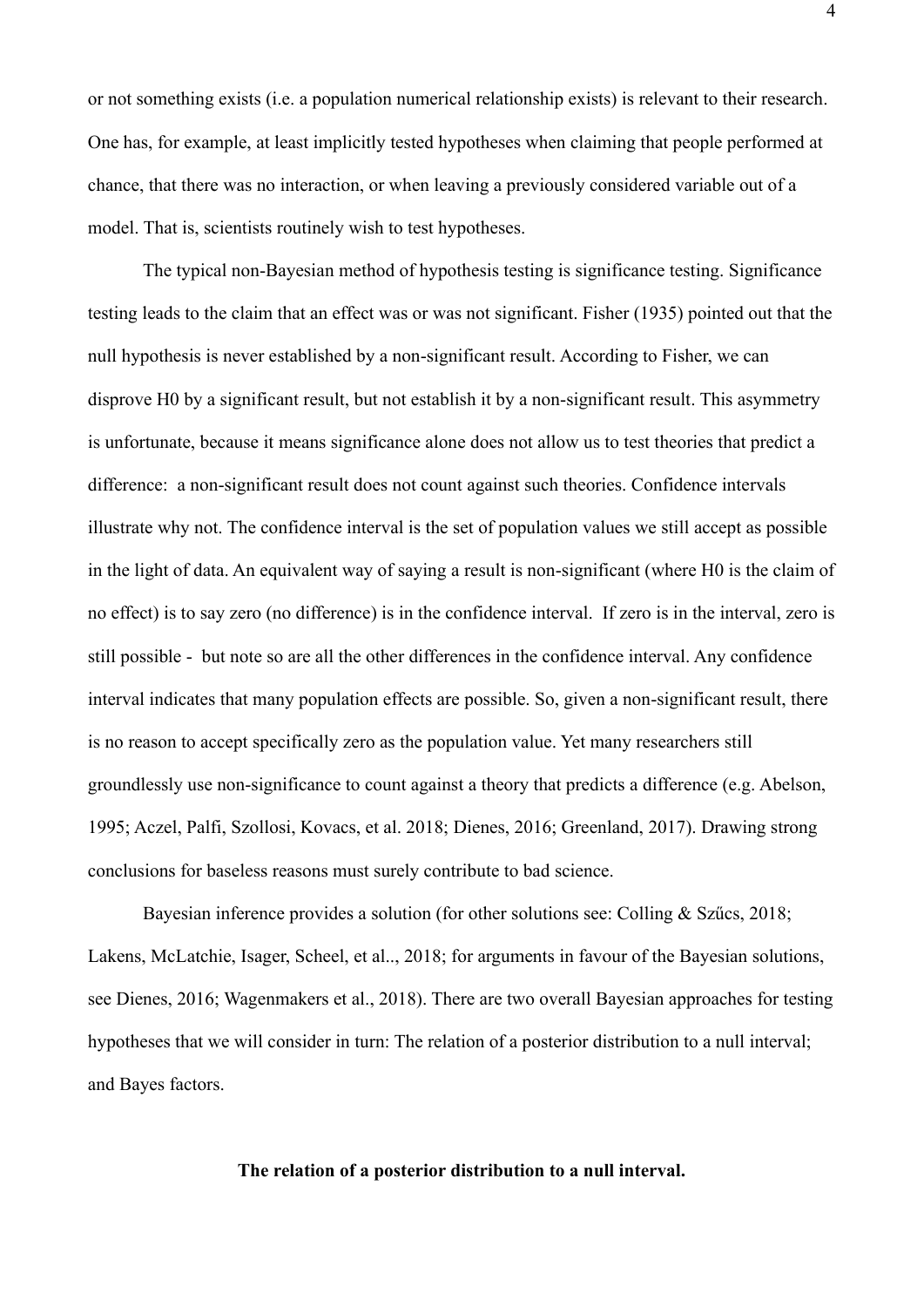# **Background**

In estimating an effect (e.g. a mean difference), one can start from prior information or constraints, represented by a prior distribution of the effect. For example, if it is known the population mean cannot be less than 0 or more than 1, although sample estimates can be (e.g. the meta-d'/d' of Maniscalco & Lau, 2012, when Type I and II decisions are made on the same information), a uniform distribution [0, 1] (i.e. the claim that values between 0 and 1 are equally plausible using the dependent variable, and values outside these limits are not possible) can serve as a prior distribution that represents this constraint in a simple way. Such a uniform would appropriately ensure that the credibility interval did not extend into an impossible range. Or when estimating the number of hits and false alarms based on a small number of observations in a signal detection study, the estimated population numbers can be improved by vague priors (which can be implemented by adding a count to each cell, Barrett, Dienes, & Seth, 2013, p. 545). Or when testing patients, and one has only a few observations, the variance of normal people may be used to improve the estimate of a patient's variance (consider when it is known that patient variance is generally large, but based on two observations a patient seems to have small variance)<sup>1</sup>.

The prior distribution represents prior constraints. In Bayesian statistics, how the data are postulated to be distributed is represented by the "likelihood function". When the prior distribution is combined with the data (as represented by the likelihood function), a posterior distribution is obtained, giving the probability density of different effects taking into account both the data and prior constraints (for details on how this works see Etz & Vandekerckhove, 2018). If one wished to build in minimal prior constraints, the prior can be a uniform approximating  $[-\infty, +\infty]$  (cf. Gelman,

<sup>1</sup> In conventional statistics one can either use the variance from the patient as it is; or, one could use a pooled variance from the patient and from normals, given the assumption that the variances were the same. In the Bayesian case one need not make such strong assumptions, either way. For example, one could use a prior worth one observation from the normal's data. In summing the squared differences for the patient add in the normals' variance as one squared difference, contributing one degree of freedom, to calculating the patient variance. This weak prior (simple to implement with no special programs) may make the estimation of the patient variance more accurate with a small number of observations, yet would be appropriately swamped by real patient data as more came in. A computationally more complex and subtle method would be Bayesian hierarchical modelling.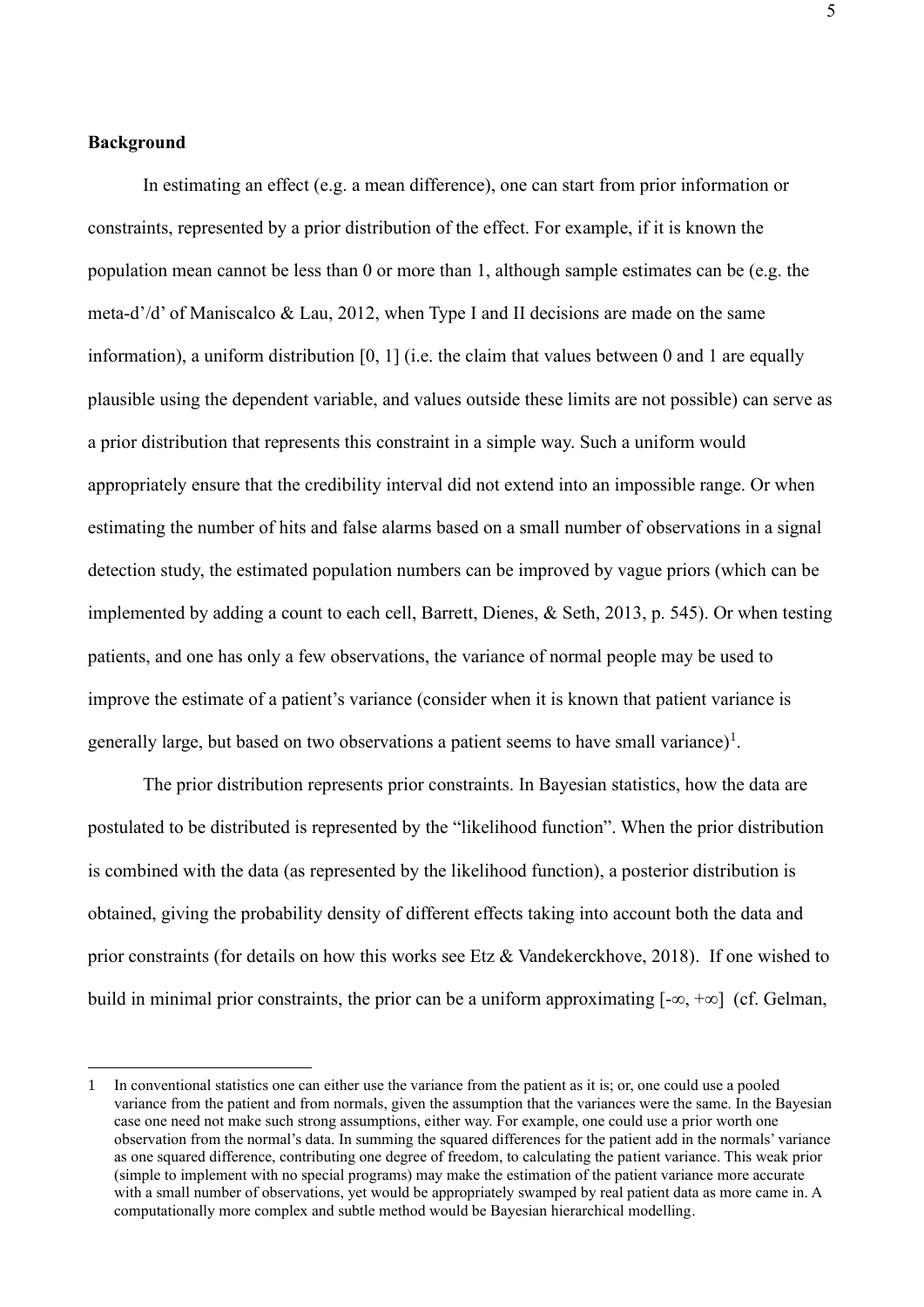Simpson, & Betancourt, 2017, for caution against automatically using a uniform distribution). Then the posterior reflects the data (constrained only by how their distribution is modelled in the likelihood function).

A parameter is a population value we wish to make claims about, for example a population mean difference. If a broad uniform prior is used for a parameter (e.g. a mean difference with known variance), and the likelihood function is a normal distribution, the posterior will be a normal distribution the same as the (frequentist) sampling distribution of the mean difference. With an unknown variance and some standard assumptions about the prior on the variance, the posterior distribution for the mean difference will again be the same as the sampling distribution of the mean difference. Thus, under these conditions, the Bayesian 95% credibility interval will be numerically the same as the 95% confidence interval. For more details on the process of Bayesian estimation in more interesting ways (i.e. with results that can usefully differ from frequentist methods) see Gelman, Carlin, Stern, Dunson, et al. (2013), Greenland (2006, 2007), Kruschke (2014), McElreath (2016); for an accessible introduction to Bayesian estimation, see Wagenmakers et al. (2018). For brief guidance on the details of computing Bayesian estimates see Krushcke (2013) v,an Ravenzwaaij, Cassey, and Brown (2018). The only further comments this article will make about estimation is in interpreting the posterior distribution, in order to show how one may test hypotheses.

The posterior distribution (of, say, a mean difference) enables one to calculate the probability of the mean difference lying between any two possible values. The probability of the population mean difference lying between the limits -3 and +5 units is the area under the curve of the posterior distribution between -3 and  $+ 5$  (i.e. the black area in Figure 1a). As the two limits come closer together (Figure 1b) the area under the curve becomes smaller (compare black areas of 1a to 1b). As the lower limit becomes the same as the upper limit, the area goes to zero. That is, the probability of any specific population value is zero, by this representation. (The area under a single point on the curve is just a vertical line, so the area is zero.)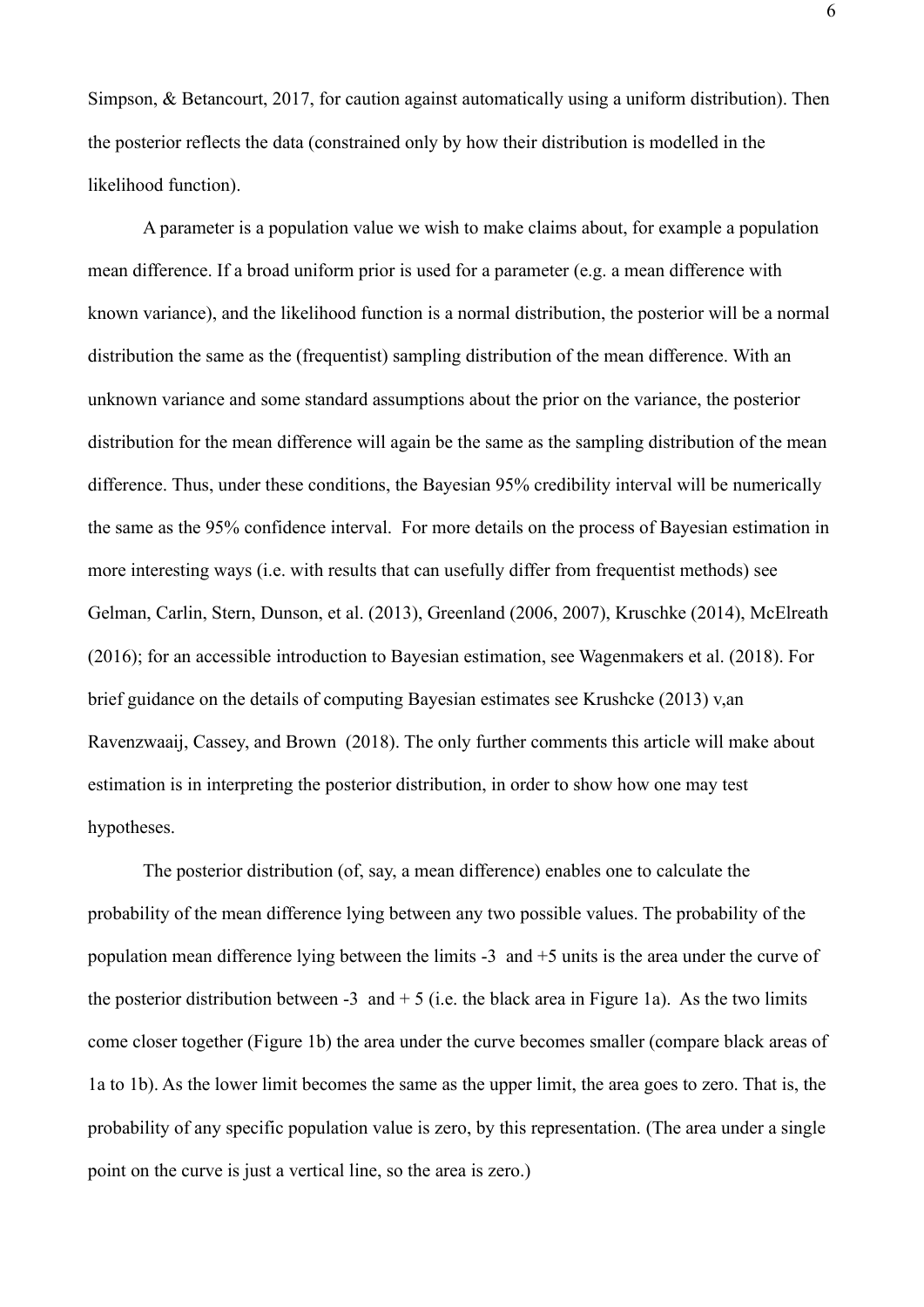

# Figure 1

Area under the curve

The probability that the value is between two limits is the area under a probability density curve between those limits (the black area). Thus, as the limits come closer together (from (a) to (b)), the area shrinks, becoming zero for the probability of the value being precisely one value (e.g. precisely 2.1001).

Using the standard representations of a posterior distribution, for example a normal distribution or a t distribution, the probability of any particular population effect (such as zero, or no effect) is exactly zero; the area under that point is zero. Thus, whether or not the H0 value (no effect) is inside or outside a 95% credibility interval is irrelevant to that value's probability: There is always 100% certainty that there is some population effect (according to the posterior distribution,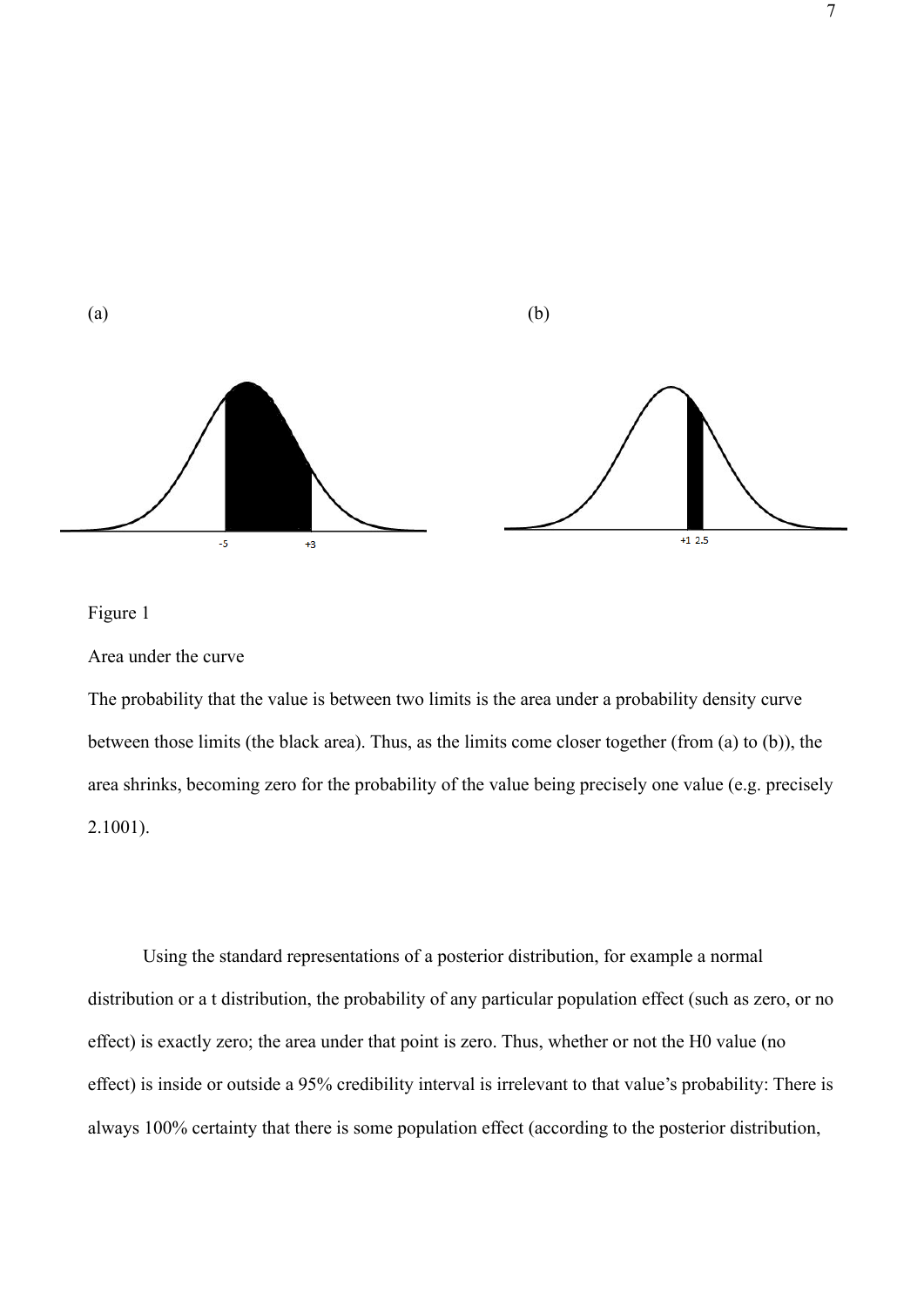no matter its shape or location). It is thus wrong to use the rule of whether or not zero is in a credibility interval to draw any conclusions about whether or not there is an effect.

How then can one draw inferences about whether or not there is an effect? There are two solutions. The first is to use a null interval hypothesis (a hypothesis that the population value lies between two limits, such as -0.1 and +0.1 units) rather than a point null hypothesis (a hypothesis that the population value is exactly one value, such as 0 units). If H0 defines an interval, then that interval can have a probability using standard posterior distributions; it is the proportion of the posterior distribution in that interval (that is, it is the area under the posterior curve between the limits defining the interval) (Greenwald, 1975; also see Kruschke, 2014). The second solution is to mathematically assign a probability to a point value, in order to represent the belief that the point could in fact be a good approximation to the truth - the option followed by Jeffreys (1939) in developing Bayes factors. We will first consider using a null interval.

# **Crucial practical considerations**

In defining a null interval, the problem is to define a minimally interesting effect size, m, a magnitude below which the effect is too small to be relevant for theory or practice. The null hypothesis is then that the true population effect size is in the null interval [-m, +m]. No effect in that interval is privileged as more important than the others; if there is evidence for H0, there is evidence for the claim that the true effect is somewhere in that interval (i.e. it is not evidence that the effect is precisely zero). Kruschke (2014, 2018) suggests calculating a 95% CI (Credibility Interval, or Highest Density Interval, HDI, as it can also be called, given standard ways of calculating CIs) and using the rule: If the 95% CI is completely inside the null interval, accept H0; if completely outside the null interval, reject H0; otherwise suspend judgment. This would largely correspond in practice to Greenwald's (1975) subtler rule of determining if 95% of the posterior distribution is inside or outside the null interval. In following such a rule, two choices are made: One is the amount of evidence or plausibility one takes as good enough, which is determined by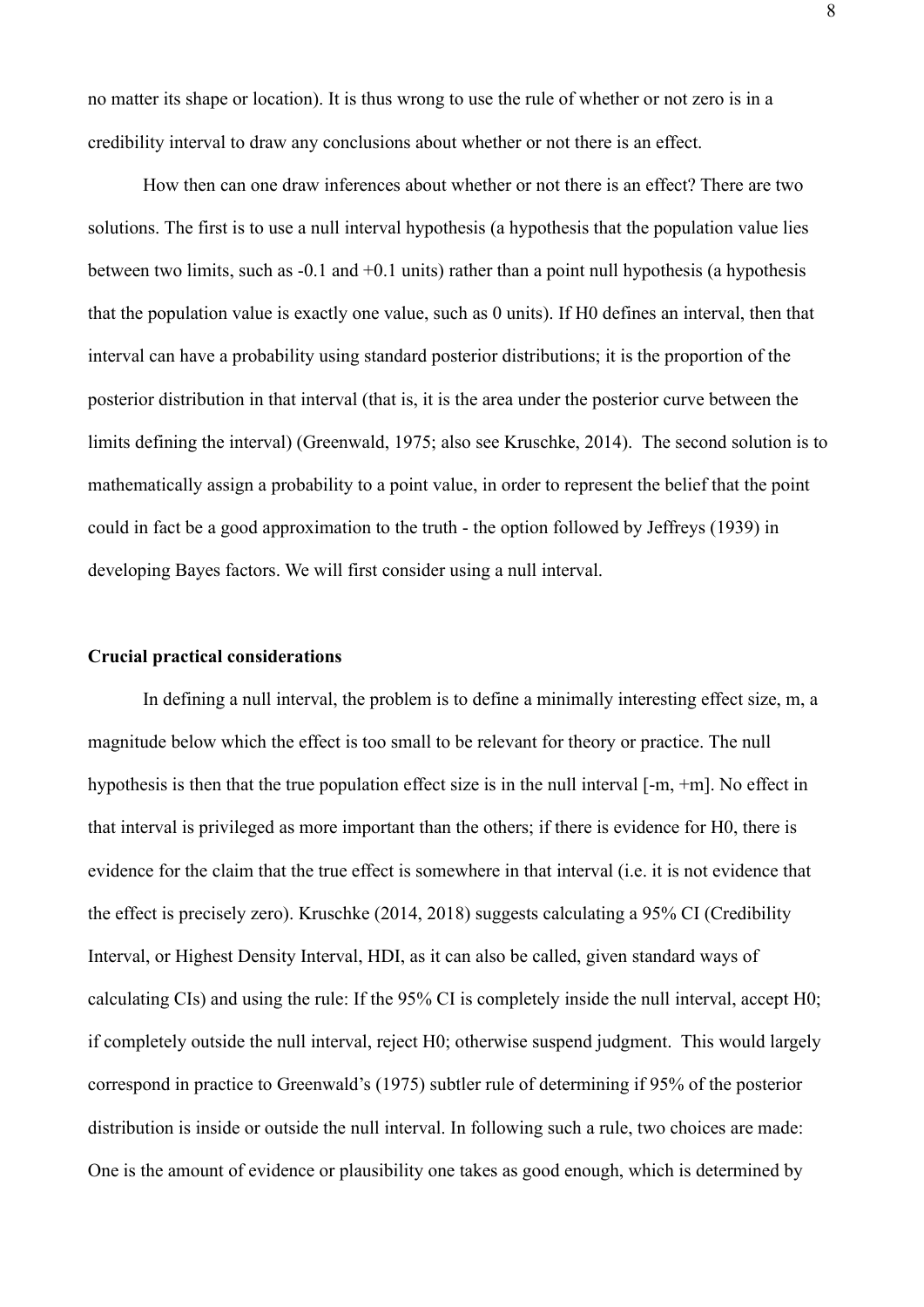whether one uses a 95% CI, a 90% CI etc. Kruschke recommends a 95% CI; this can be a convention for standard situations. In frequentist equivalence testing, in effect a 90% confidence interval is recommended (Lakens, Scheel, & Isager, 2018). Note that the choice of the x% used for the CI does not reflect any step change in the information a posterior distribution provides; the choice is just to allow decision making. The other choice is in specifying the predictions of one's theory: What counts as a minimally interesting effect size (Kruschke, 2018)?

Raw effect effect sizes are usually what are of theoretical or practical relevance. For example, if considering an intervention to lose weight, any effect less than 0.5 kg over one month might be regarded as too small to be of clinical interest. A raw effect size is an effect in a unit of measurement, as in this case, kg. A person interested in losing weight is not interested in how much noise is in the scales measuring them (the noise affects standardized effect sizes); just in the kg's lost over a period of time (Ziliak & McCloskey, 2008). A standardized effect size (such as Cohen's d , Pearson's r, or a standardized regression coefficient) depends on how noisy the measuring apparatus is: How many questions in a questionnaire, how many trials on a cognitive task, and so on. Having ten times as many trials changes Cohen's d (by participants) by about a factor of 3 (i.e. square root 10). Putting covariates and other factors in an analysis may change standardized effect sizes by reducing noise. So the first point is that one cannot pluck from the air an effect size of, for example, Cohen's  $d = 0.1$ , and say that is the minimally interesting effect size for all effects. It is a scientific matter what the minimally interesting effect is, and so there can be no general statistical solution. Any general statistical assumption about what a minimally interesting effect size is must be false in an indefinite number of scientific cases.

Because the inference that there is no effect depends crucially on the possible size of the effect, that size should be specified for objective reasons: That is, the numerical value for the effect should come from a public place one can point to (for example, data), so that other people can criticize the reason for choosing that value. The reasons should relate back to the theoretical or practical context. Back engineering a minimal interesting effect size from the number of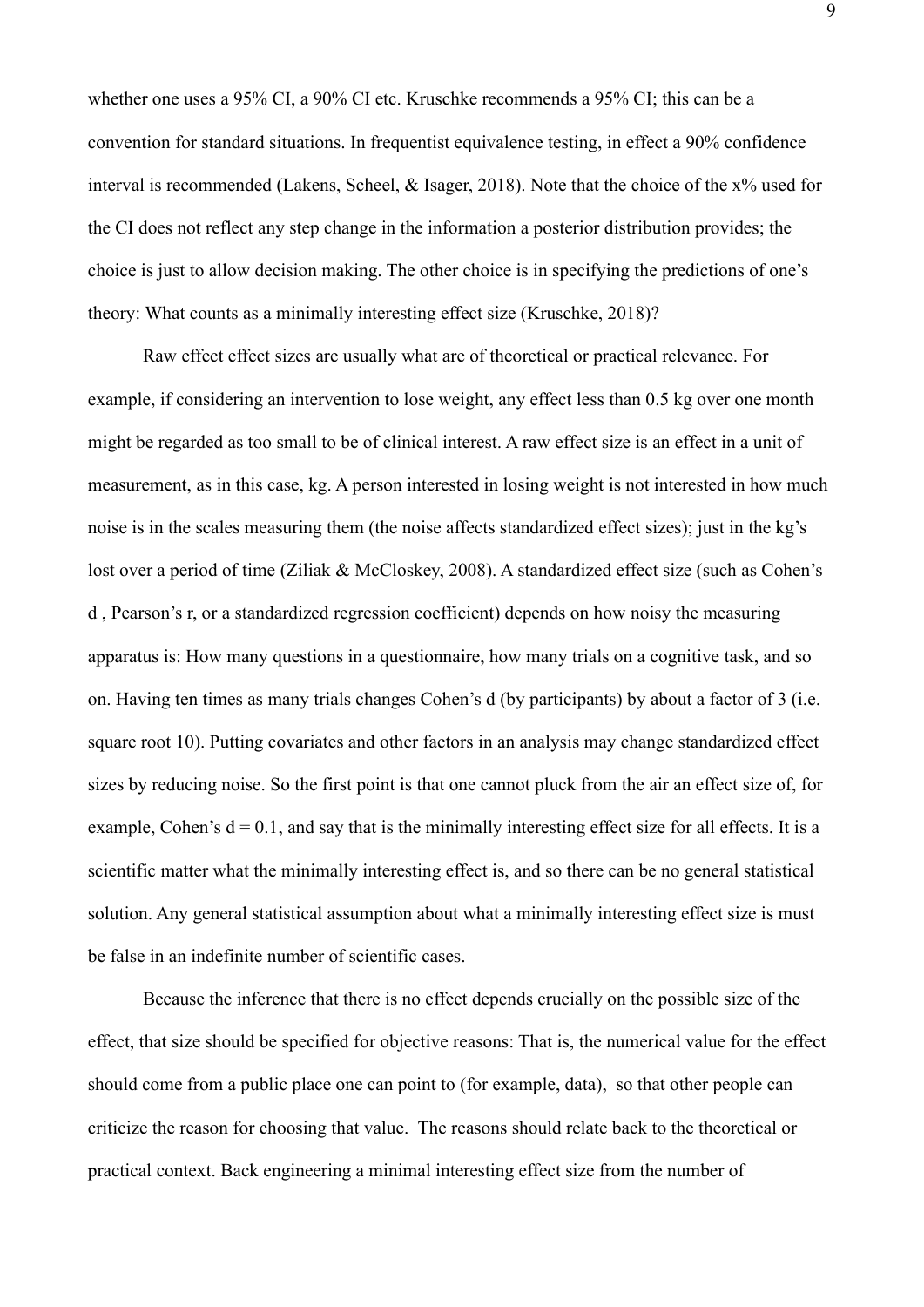participants used in past studies is not informative, as it presumes the past studies determined their number of participants based on good reasons for detecting a certain a minimally interesting effect size. The problem is only pushed back. A committee deciding on a smallest effect of interest is useful in so far as the committee gives its reasons so they can be criticized and the estimate improved. Thus, black boxes like committees, or an expert's opinion, also push back the problem of what would constitute a good reason. Once a number has been chosen, ideally from a public place, judgment is needed at that point to indicate that the reasons are provisionally good enough (a judgment that must apply to every aspect of a statistical model, whether frequentist or Bayesian, or anything else). We now go through some heuristics for obtaining a minimally interesting effect size.

**i) The end user heuristic: The judgment of an end user.** In applied research what matters is whether the outcome is good enough for the end user. There have been a number of examples of the judgment of end users defining minimally interesting effect sizes. Taking the end users of a depression treatment to include the treating psychiatrists, Leucht et al. (2013) found a clinician's impression of 'no change' corresponded to a Hamilton rating scale change of 3 units, and an impression of 'minimally improved' to 7 units; this has motivated the use of 3 units and smaller on the Hamilton as defining an area of clinical irrelevance (Moncrief & Kirsch, 2015). Leucht et al. (2006) applied a similar methodology to schizophrenia. Taking the end users of a depression treatment to be the patients, Button et al. (2015) analysed studies that had asked depressed patients if they felt the 'same', 'better' or 'worse' after treatment. They estimated that the Beck Depression Inventory reduced by 17% as a criterion for patients moving from a "same" to a "better" response. Thus, 17% on the Beck Depression Inventory can also be taken as a minimal clinically relevant effect size for an intervention aimed at treating depression.

The end user can also judge if a change in pain is noticeable or meaningful. Dworkin et al. (2008) found that reductions in pain of approximately 10-20% were noticeable, and reductions of approximately 40% were judged as meaningful. Kelly (2001) found that the smallest change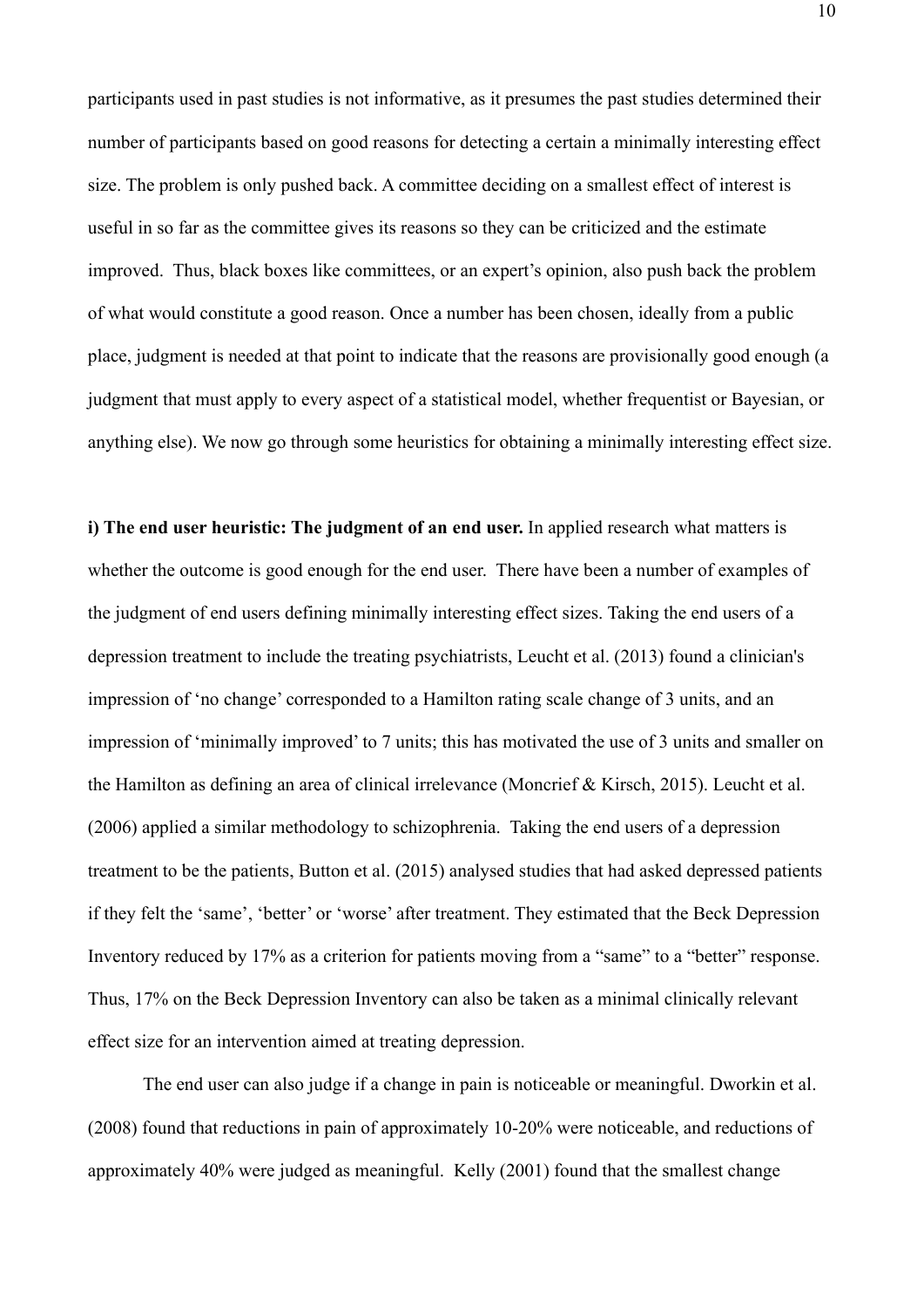associated with the judgment of feeling "a little better" or "a little worse" was 12 mm on a 100-mm visual analogue scale of pain intensity (this is very similar to the 10-20% difference obtained by Dworkin et al. as noticeable).

Anvari and Lakens (2019) applied the end user heuristic to affect as measured by the widely used Positive and Negative Affect Scale (PANAS; Watson, Clark, & Tellegen, 1988). Participants rated affect on both Wednesday and Friday (using a Likert scale going from  $1 =$  "very slightly or not at all", to 5 = "extremely"). On Friday they were also asked to indicate if their affect had changed a little, a lot, or not at all. When people indicated their affect had changed "a little", the average change in Likert units was 0.3 scale points. Thus an intervention to lift mood might be regarded as effective only if it could lift mood by an amount regarded as noticeable, i.e. by more than 0.3 Likert units on the PANAS. This method could in principle be generalized to different judgments (for example, how mindful the person feels).

Sometimes a theory may indicate who a relevant end user is. Accordingly, Lakens, Scheel, and Isager (2018) suggest that a just noticeable difference may be an appropriate minimally interesting effect size in some contexts. For example, if women's faces become redder during the fertile phase, that result does not support an evolutionary signalling function of facial redness if the change in redness is below the just noticeable difference (jnd) for male observers. Thus, a one jnd may be a minimally interesting effect size. In this case, one may be able to refine the minimally interesting effect size by determining the degree of change in facial redness that was just enough to prompt men to act in an appropriate way (thereby using the calibration heuristic below), which may be more than one jnd.

**ii) Calibration.** Dienes (2014; supplemental data- Appendix 1, example 2) showed how one measure, for which we do not have a relevant interesting effect size, can be regressed against another, for which we do, in order to calibrate the former. For example, previous research has shown a cognitive task is related to depression. A study plans to investigate whether performance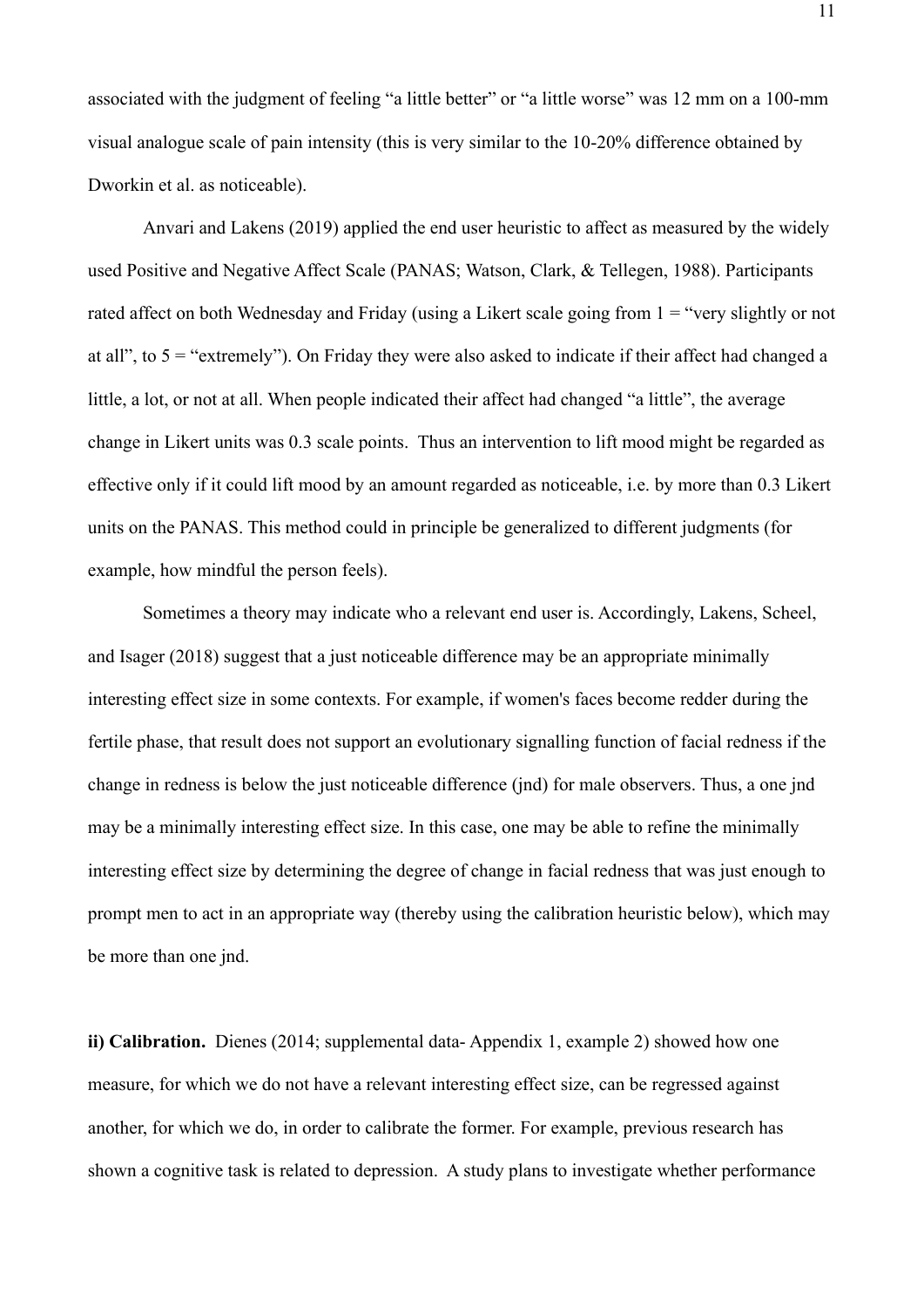on the task is changed by a treatment for depression, rTMS. Task performance may be a reaction time difference measured in milliseconds. A minimally interesting effect size may be obtained by a norming study in which the task is regressed against the Hamilton; the norming study may be past research or a new study. Then find what change in task performance is predicted by a 7 unit change in the Hamilton (taking 7 units as a minimally interesting effect). In this example, one also needs to consider the rTMS regime: Only if it were the same dose as a patient would receive in actual treatment would one take 7 units on the Hamilton as the calibrating amount. If the rTMS dose were half as strong (e.g. applied for half as many occasions), the simplest approach would be halve the expected effect, and thus use 3.5 units on the Hamilton as the minimally interesting effect size.

**iii) Checking the roughly smallest plausible value is still theoretically relevant**. For conceptual and direct replications using same dependent variable, where there have been past studies, one can look at the lower limit of 95% CI of the raw effect (cf. Perugini, Gallucci, & Costantini, 2014), and check if it is it still theoretically or practically interesting. If so, this value, for which the population effect is very probably greater (with probability 97.5%) , could be conventionally taken as a smallest interesting effect which is just plausible. For example, consider a study investigating whether a four-week mindfulness of walking intervention changes mindfulness on a 1-5 Likert scale. If past research using a four-week mindfulness of breathing intervention (i.e. a slightly different procedure) changes rated mindfulness on a 1-5 Likert scale by 0.5 units, with a lower limit of the 95% CI of 0.3 units, one can judge if 0.3 units is still meaningful. Admittedly this may be difficult, and the heuristic therefore unhelpful; but often the judgment that an effect is meaningful is easy if the effect is sufficiently large. For example, previous shorter two-week mindfulness interventions may have produced changes of 0.2 units in mindfulness, yet had other positive consequences. We just have to judge that 0.3 is interesting, not that it is only just interesting. If 0.3 units is interesting, it can be taken as the minimally interesting effect size.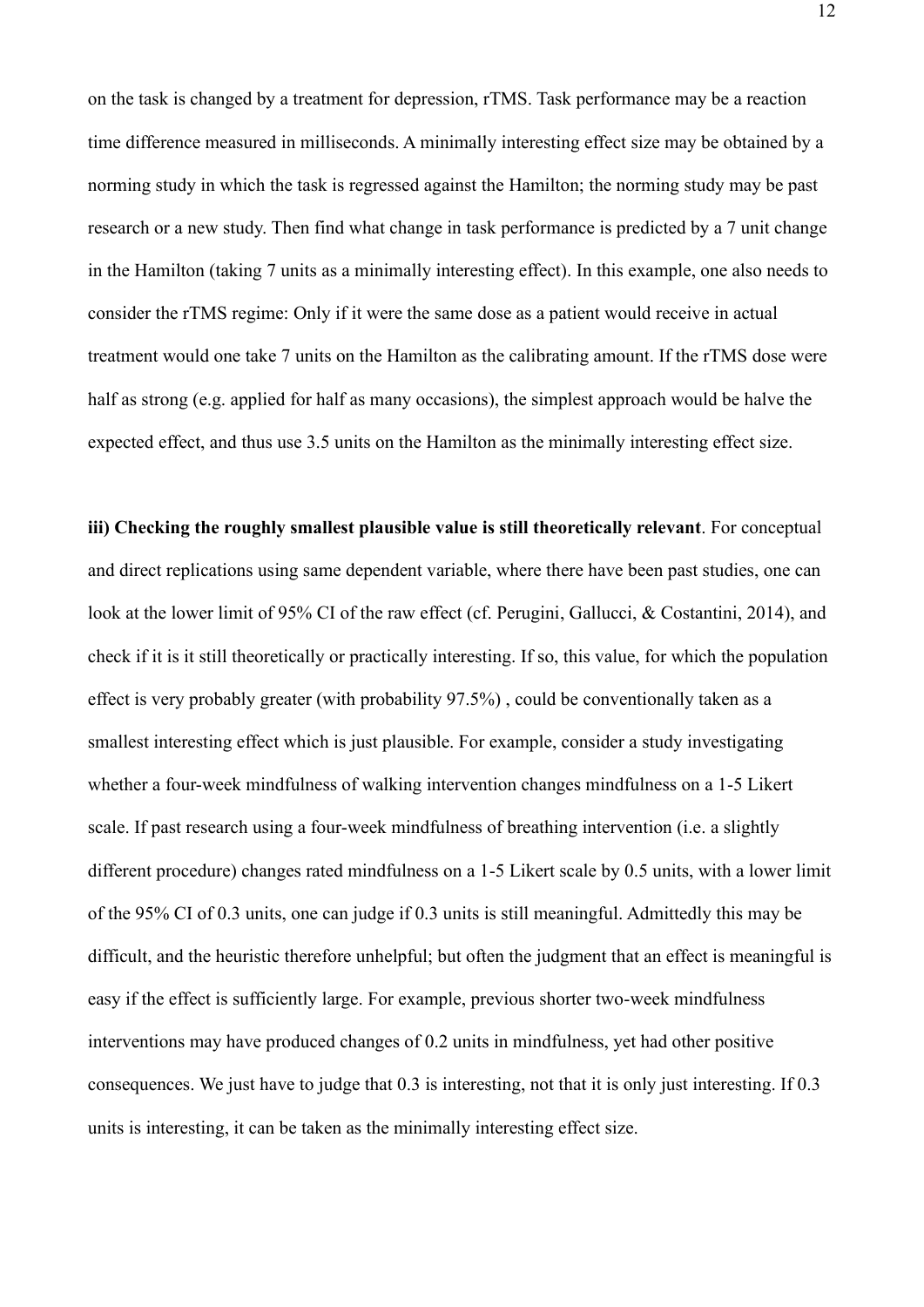The smaller the minimally interesting effect, m, (decided by any of the above methods) the easier to obtain a 95% CI outside the null interval [-m, +m]; but the harder to obtain a 95% CI inside the null interval. If the theory predicts a difference, a test of the theory is only severe if the probability of obtaining a 95% CI in the null interval is high. Thus, the null interval must be wide enough to allow severe testing (cf. Mayo, 2018; Popper, 1963). For example, in planning a study one may work out a sample size such that if the null region hypothesis were true, with the number of participants used, at least 80% of the time (or 90% etc) the 95% CI would fall within the null region. (Such planning has no effect on the conclusions reached when the data are in, but it is useful for working out what number of participants may be needed to test a theory properly.)

These methods cover many cases but far from all. Objective reasons for a minimally interesting effect can be hard to come by; but unless such reasons exist, the analysis does not connect to the theory. In the absence of objective reasons for a minimally interesting effect size, or if the minimally interesting effect size is unacceptably small for severe testing, one can consider if Bayes factors can be motivated for the analysis.

# **Writing up**

For the APA guidelines on reporting Bayesian estimation, see Appelbaum, Cooper, Kline, Mayo-Wilson et al. (2018, p. 20); and for detailed advice on reporting Bayesian estimation see Depaoli and van de Schoot (2017). For the sake of argument, I will presume that a uniform prior was used, and the 95% credibility interval is numerically the same or very similar as the 95% confidence interval, in order to focus on hypothesis testing, and show how easily it may be done without complicated software, but that care is needed in considering the null region.

Always indicate what prior was used, and the form of the likelihood function. Give the mean and standard error of the estimate (i.e. mean and standard deviation of the posterior distribution, or other measure of central tendency and spread). It may be useful to give the 95% CI. Specify the minimal interesting effect size making clear what the reasons are for that value so the reader can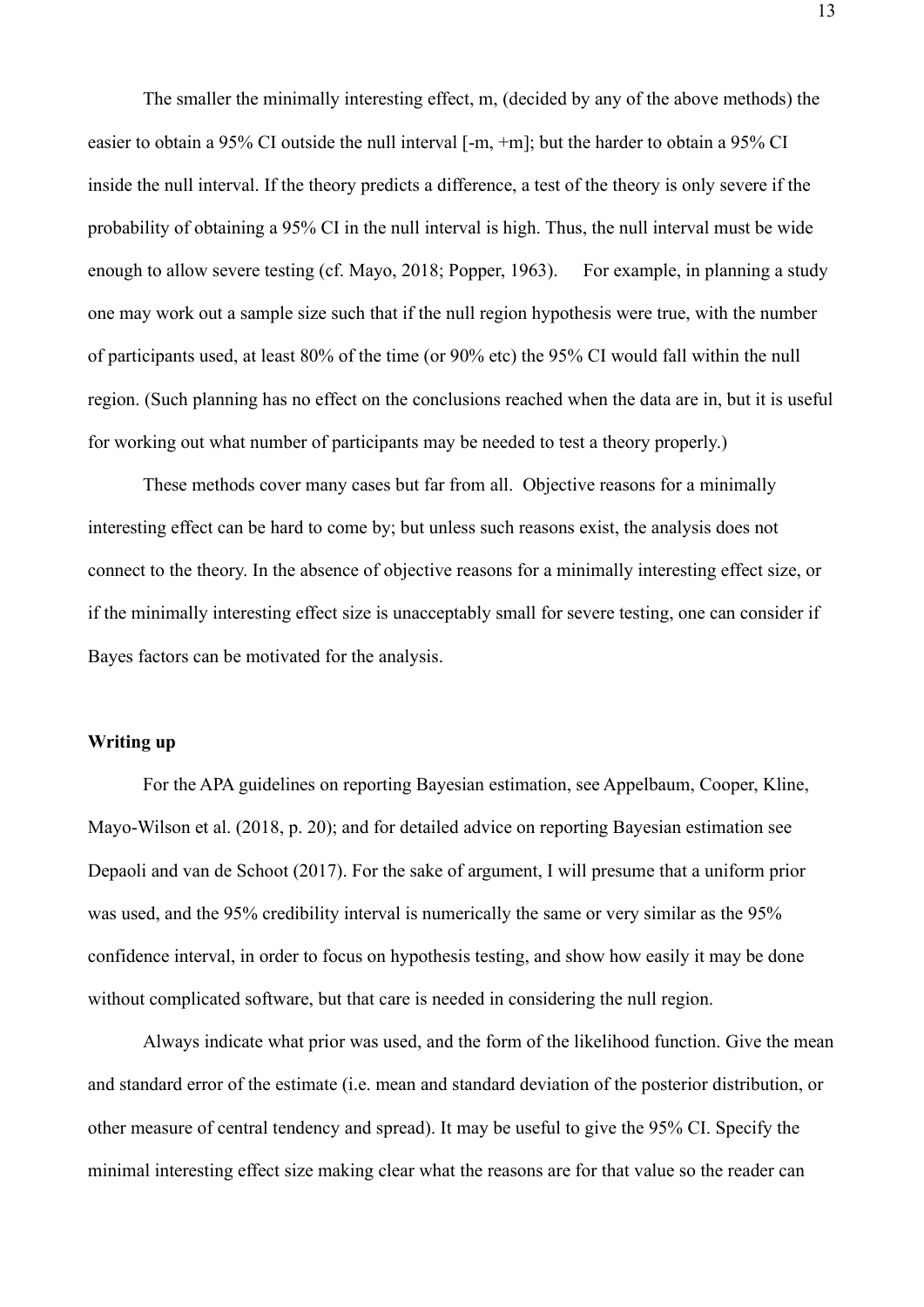easily evaluate the reasons. Finally, indicate the relation between the posterior distribution and the null interval, for example whether the 95% CI falls within or without the null interval (Kruschke, 2014). A Robustness Region, RR, can also be provided. The Robustness Region is the set of possible minimally interesting effect sizes that lead to the same conclusion (see the next example).

Here is an example: "The minimally interesting effect size in affect was derived from Anvari and Lakens (2019), who found a difference of about 0.3 units was noticeable as a small change in affect on PANAS. Thus, the null interval was defined as [-0.3, +0.3 Likert units]. For all tests a Robustness Region is given, notated as RR [min, max], namely the set of possible minimally interesting effect sizes that lead to the same conclusion using the decision rules provided by Kruschke (2018), described earlier. First, the compassion meditation group was compared with the active control group (indifference meditation). For positive affect as measured by the PANAS, the mean for the compassion group was  $3.4$  (SE = 0.2) Likert units, and the mean for the control group was  $2.6$  (SE = 0.2) Likert units. A uniform prior was assumed on the difference score, with a tdistribution likelihood, so the 95% confidence interval was numerically the same as a Bayesian 95% credibility interval. The difference was  $0.80$  (SE = 0.35) Likert units, 95% CI [0.1, 1.5 Likert units]. The 95% CI spans both interesting values (i.e.  $> 0.3$  units) and null interval values, so the null interval hypothesis cannot be rejected, RR [0.1, 1.5 Likert units]. No conclusion as yet follows about the clinical effectiveness of compassion meditation compared to the active control. Notice the Robustness Region includes values rather different than 0.3 in either direction, so the conclusion is robust. The robustness in this case is reassuring because Anvari and Lakens (2018) estimated noticeable changes in a rather different context, and of course with some noise (for positive affect in their study, a judgment of "little changed" had a mean change in PANAS of  $0.27$ ,  $SE = 0.04$  Likert units)."

#### **Bayes factors**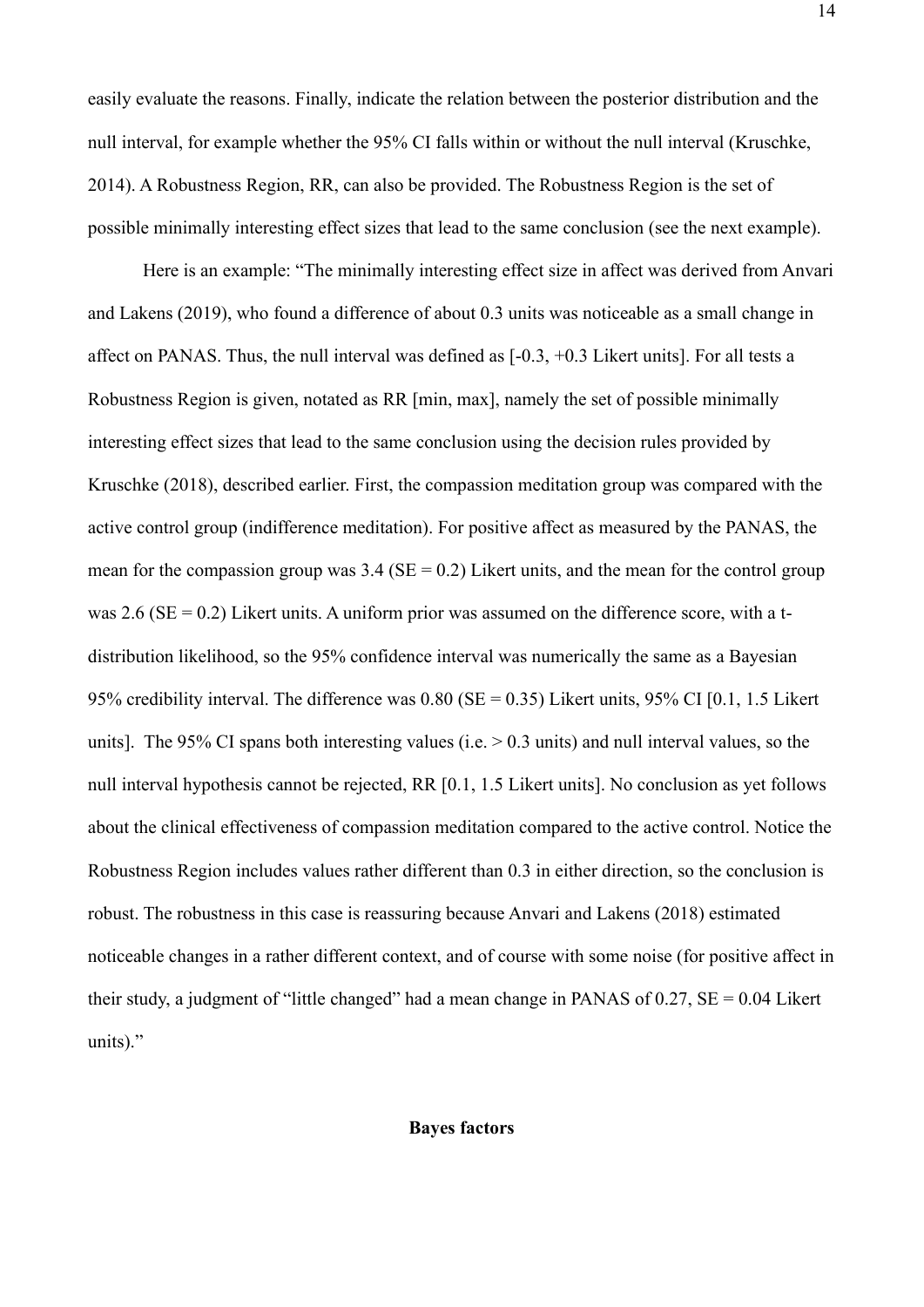# **Background**

A Bayes factor compares how probable the data are on one model (e.g. H1) compared to another model (e.g. H0), and thus provides the strength of evidence for the one model rather than the other (see Dienes 2014; Etz, Haaf, Rouder, & Vandekerckhove, 2018, for introductions to Bayes factors). The Bayes factor reflects the principle that data most supports the theory that best predicts it (Morey, Romeijn, & Rouder, 2016). The models specify how probable different population effects are. We are free, for example, to say H0 predicts just one population effect, no effect. Thus, no minimal interesting effect need be specified (though it could be; Morey & Rouder, 2011; Palfi & Dienes, 2019a). Because the evidence for one model rather than another depends on what the models are, the model of H1 should reflect the theory being tested (just as the minimally interesting effect size needed to reflect theory). For guidance on easily computing Bayes factors using an online calculator, see Dienes (2014). Conventions have also been suggested for the meaning of different values of the Bayes factor. Lee and Wagenmakers (2013) suggest treating greater than 3 as moderate evidence for H1 rather than H0, and, by symmetry, less than 1/3 as moderate evidence for H0 rather than H1; greater than 10 as strong evidence for H1 rather than H0, and less than 1/10 as strong evidence for H0 rather than H1. For journals that use a 5% significance level, a convention of 3 (and therefore 1/3) would be suitable for a Bayes factor to reflect about the amount of evidence shown by  $p < 0.05$  when evidence favours an H1 over H0, though there is no monotonic relation between Bayes factors and p values (Lindley, 1957). Further, Bayes factors are continuous measures of evidence; thresholds are convenient when decisions are made but such thresholds do not reflect any step changes in the evidential value of a Bayes factor.

# **Crucial practical considerations**

The model of H0 assumed by most Bayes factor calculators is that only one value (e.g. zero) is possible as the value of the population parameter (Dienes, 2008; Rouder, Speckman, Sun, Morey et al., 2009; van Doorn, van den Bergh, Bohm, Dablander, et al., 2019). Assuming a point H0 is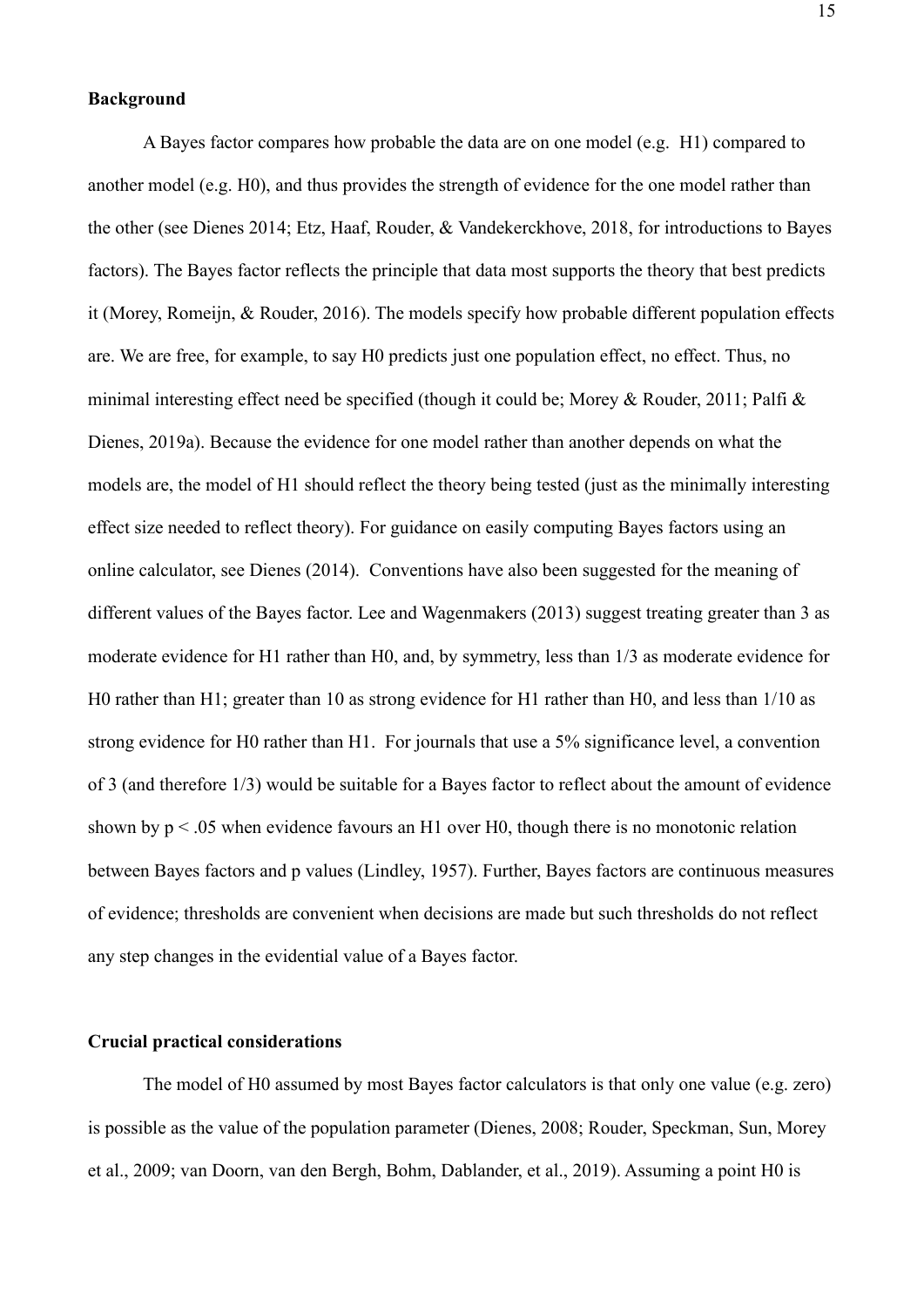consistent with significance testing. What the typical Bayes factor requires that is new for people who are used to significance testing is a model of H1 (often called a prior), i.e. a representation of what the theory predicts. The model of H1 is a probability density function over different possible population effects (i.e. it represents how plausible different population effects are, given the theory). This may take any form the researcher can argue best represents theory in a simple way. This prior serves a different purpose from that used in estimation and therefore will rarely be the same. The prior distribution used in estimation has the purpose of allowing the most accurate estimate of parameters. The purpose of the model of H1 is to represent the predictions of a theory. If one used the model of H1 as a prior distribution for estimation, the estimates would be pulled towards the predictions of the theory, and it would become harder to have outcomes count against the theory. The test would not be severe (it would be hard to show the theory false when it was false). The function of the model of H1 is not to represent what the data say; it is represent what the theory says so that it may clash with the data if the theory were wrong. Thus, to avoid confusion, I do not call the model of H1 a prior<sup>2</sup>.

A typical model of H1 is a normal (or Cauchy) distribution centred on zero, or such a distribution with the half below zero removed, as illustrated in Figure 2a. The half-normal distribution represents a theory making a directional prediction (where by convention the theorypredicted direction is represented as positive). It represents in a simple way that smaller effects are more likely than larger effects. One may justify this assumption by noting that published effects often over-estimate true effects (e.g. Open Science Collaboration, 2015), so if the predicted scale of effect is derived from published studies, smaller effects would be more plausible than larger ones.

<sup>2</sup> A third referent of the term prior is the prior strength of belief in H1 vs H0. Not distinguishing these three referents (estimation prior, model of H1, prior odds of H1 vs H0) can lead to misplaced criticisms of Bayes factors,. For example, consider the argument that as how much one believes in subliminal perception is a subjective matter, Bayes factors are too subjective. But the model of H1 is a specification of what size effects are predicted by a hypothesis of subliminal perception, not an indication of how much one believes in that theory. (The prior belief in a theory can be relevant to scientific inference, for example when scientists hold very diverse judgments of plausibility, a study may plan for a more evidential Bayes factor than would otherwise be typical. But that is a different matter than how a Bayes factor is calculated.) Or consider the argument: Because the Bayes factor is sensitive to the prior (i.e. the model of H1, what predictions a theory makes), but the estimated mean is largely unchanged by variations in a vague prior, Bayes factors are a bit erratic, and we should just estimate. But of course, evidence for a theory should depend on what predictions it makes (Jeffreys, 1939).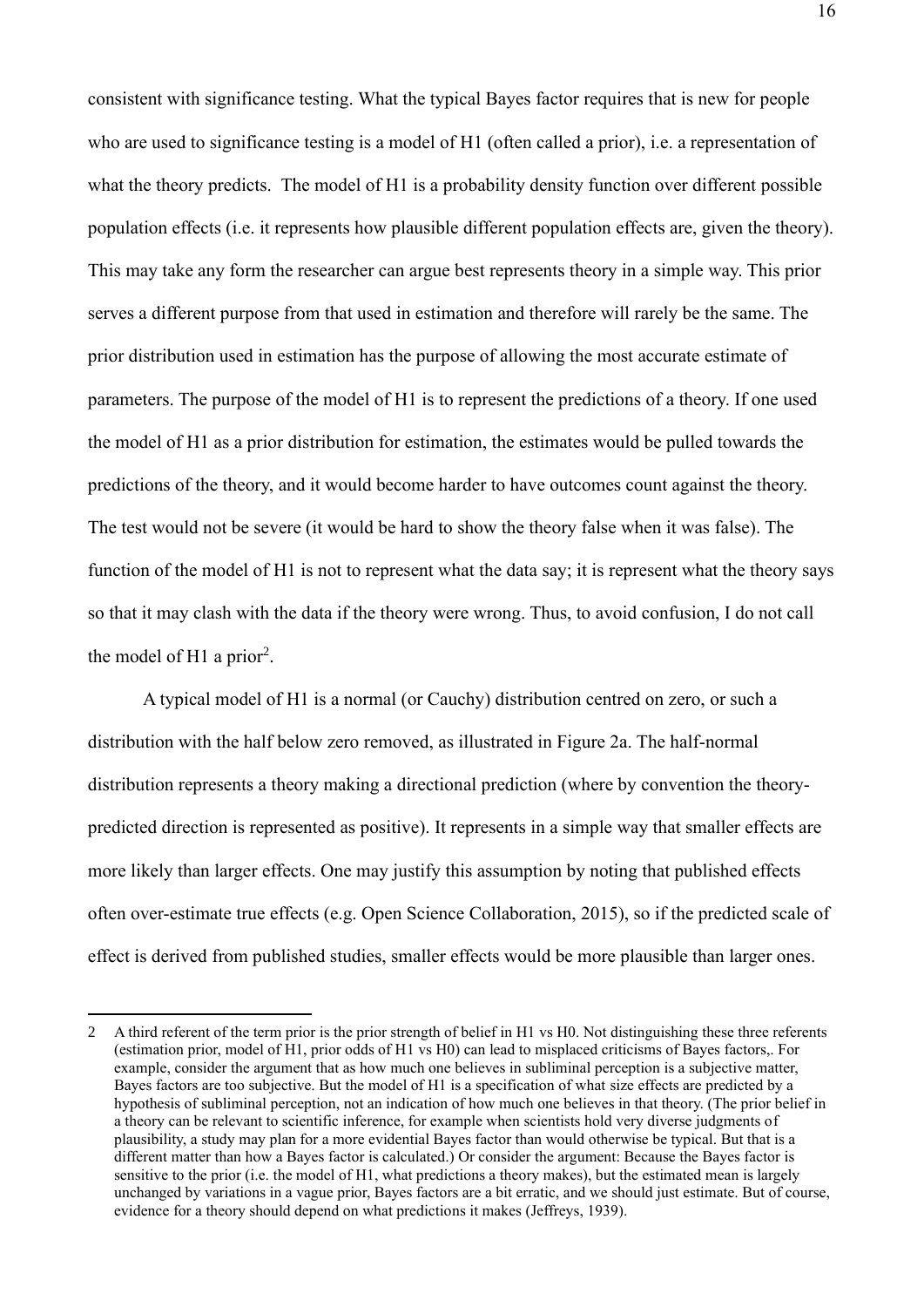Indeed, even when following up one's own unpublished work, one may be especially drawn to effects that have been over-estimated (Albers & Lakens, 2018; Dienes, 2017). The standard deviation of the half-normal (or normal) distribution represents the scale of effect postulated to exist. The task is to specify the scale in a way relevant to one's theory. One may do this in two ways. Either one specifies with reasons the sort of scale that characterizes the population effect, and the standard deviation is set to this number. Or one might have reasons for specifying the rough maximum population effect, then one sets the standard deviation to half the maximum (on the convention that a rough maximum for a normal distribution is two standard deviations out)<sup>3</sup>. If there were reasons for setting a maximum, and for values between zero and that maximum to all be roughly equally plausible, a uniform distribution can be used, as in Figure 2(b).



Possible models of H1

Two distributions that are often used as models of H1. The y axis is the plausibility of the effect given the theory; and x axis is the population effect size. (a) A half-normal distribution, which typically has a mode at zero (no effect), and thus requires setting only the standard deviation to the

<sup>&</sup>lt;sup>3</sup> A Cauchy (or half-Cauchy distribution) can also be used; the Cauchy is a bell shaped distribution like the normal distribution but with thicker tails. It is useful when the rough maximum value expected is about 7-10 times the rough scale expected.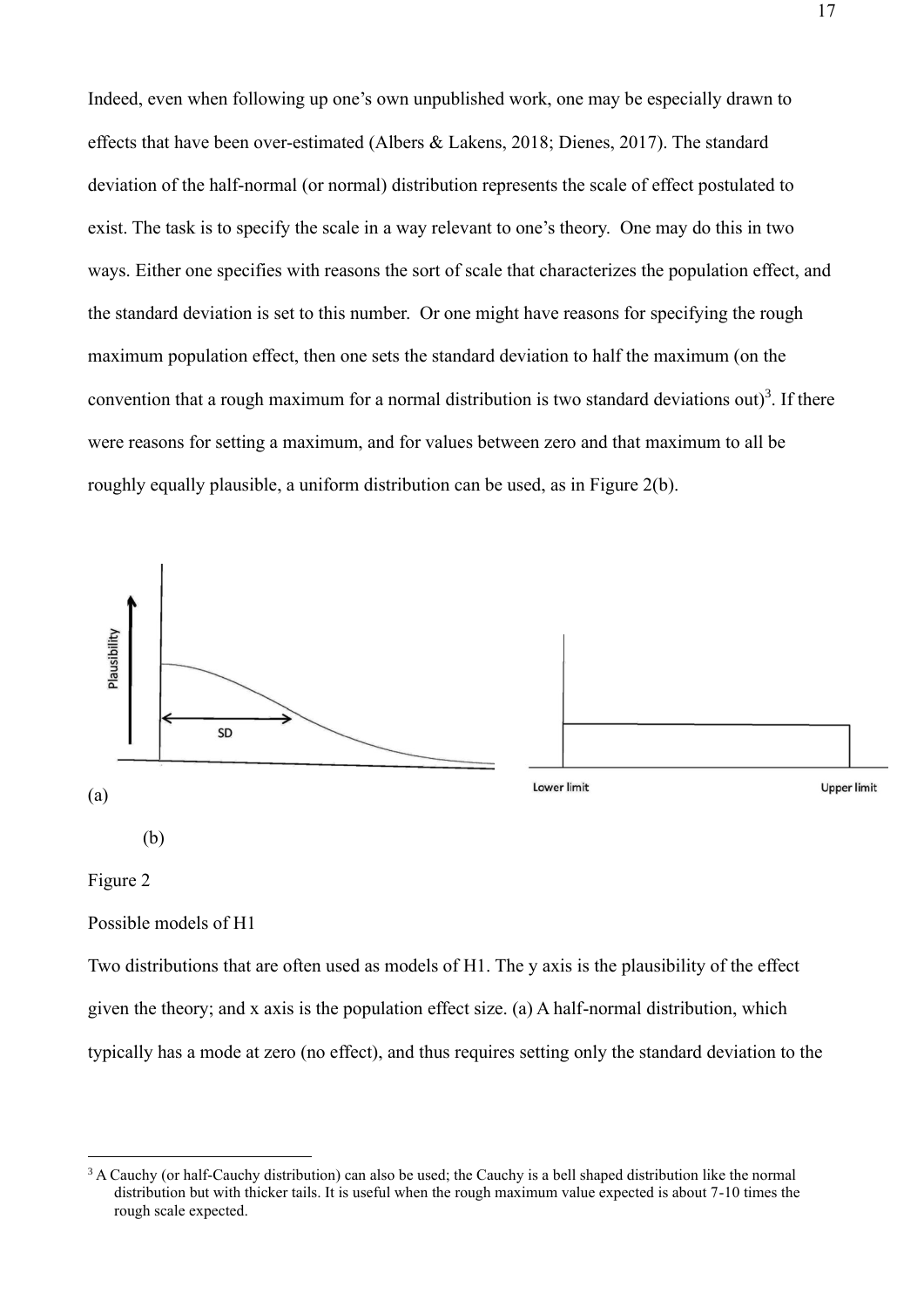scale of effect size predicted. (b) A uniform distribution, which typically has the lower limit set to zero (no effect), and thus requires setting only the maximum.

The evidence for a theory depends on what sort of effect it predicts. One might think that the data itself gives the best estimate of the sort of effect that could be expected in the precise context used. However, if the effect size obtained is used to determine the effect size the theory predicts (by being used as the standard deviation of a half-normal distribution, for example), the obtained effect has been double counted: once to make a prediction; and, second, to test that prediction. Double counting is not legitimate in Bayes factors (Lindley, 1991). An indication of the problem of double counting is that such a test would not be severe (double counting makes it hard to find the theory wrong). Further, when double counting, the theory does no work in making the prediction. We now go through some heuristics for obtaining a relevant effect size for scaling predictions of a theory.

**(i) Direct replication.** In attempting to replicate a study, the effect found in the original study can be used as, for example, the standard deviation of a half-normal distribution for the model of H1 for the replication attempt (see e.g. Dienes & McLatchie, 2018, for worked examples). Ly, Etz, Marsman, and Wagenmakers (2019) present a related method. The theory tested is that implied by any empirical paper: That the methods of the original study (as given in the Methods section) describe a procedure for obtaining the sort of effect obtained (as reported in the Results section).

In the absence of a previous study, it might be thought that the same logic could be employed with a single study, by taking a random sample from it to act as an "original" estimate (e.g. O'Hagan, 1995). That is, use a proportion of the data (e.g.  $\sqrt{N}$ ) to estimate the effect for modelling H1; then the rest of data to test H1 against H0. One could take many such samples, and average the (log) Bayes factors. This procedure may seem tempting as it removes all need to specify what a theory predicts. But that temptation shows the problem: There is no substantial theory being tested (Morey, Homer, & Proulx, 2018). And if there is no theory, and thus no independent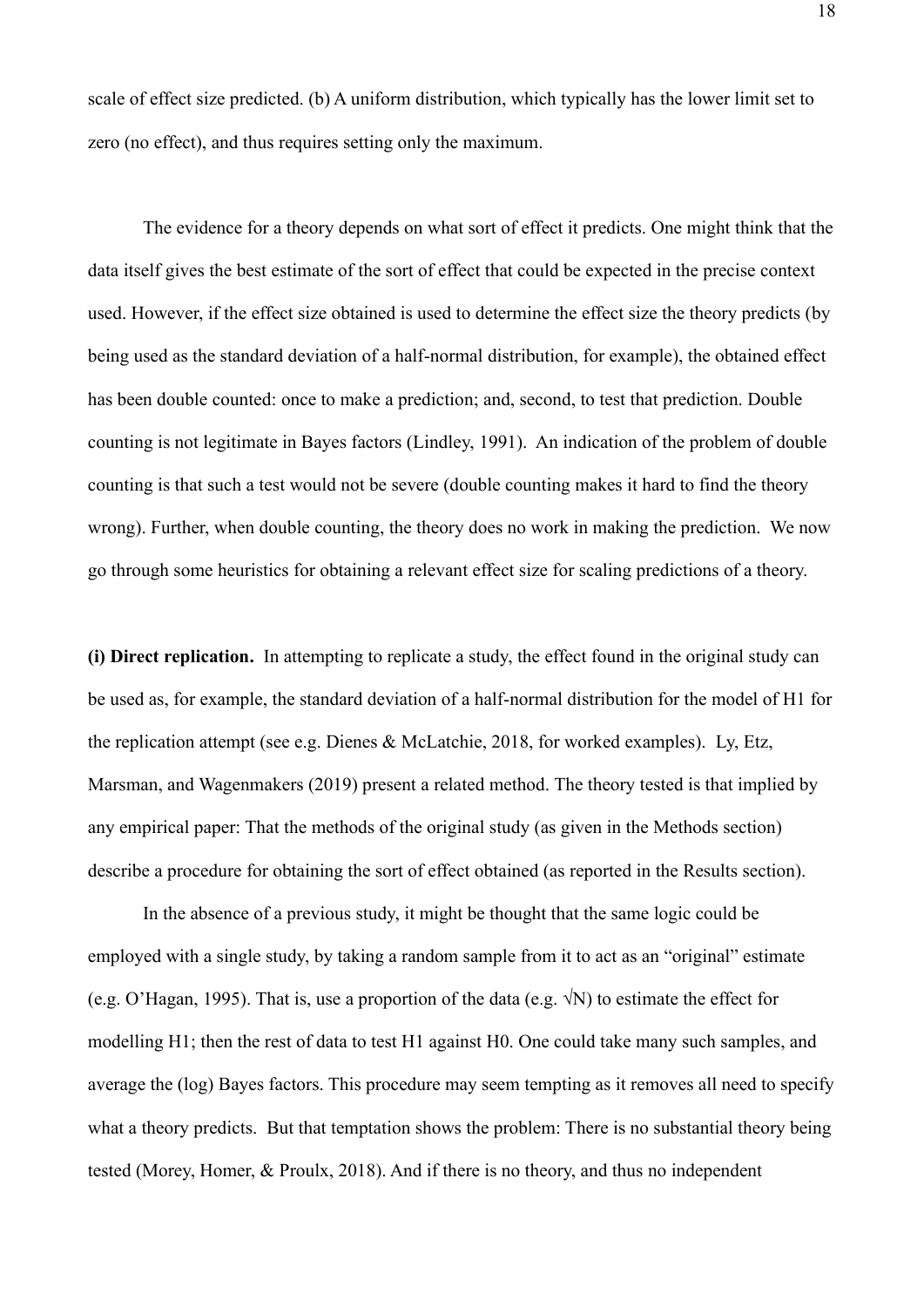expectation of the effect size should an effect exist, there is no motivation to test a particular H1 versus H0. Without a clearly motivated model of H1, it may be appropriate to simply estimate parameter values. The difference from a replication of a previous study is that in choosing to replicate a study, the original study is thereby taken as scientifically interesting. Thus, the theory that the method reported produces the sort of effect reported is an interesting theory to test.

**(ii) Conceptual replication.** A study may be a conceptual replication of an original study. In this case, one may often take the effect from the original study as the scaling factor, just as in the case of the direct replication. The theory being tested is that the phenomena studied in both experiments belong to the same class.

For example, imagine that a study shows a subliminal priming effect using back masking on a reduced contrast image (e.g. Armstrong & Dienes, 2014), where participants chose a primed option by an amount 5% above a chance baseline,  $SE = 1.5\%$ ,  $N = 35$ ,  $p < .05$ . The procedure is repeated but this time using gaze contingent crowding (Faivre, Berthet, & Kouider, 2012), in this case displaying the prime for about the same time as the original study. The priming effect is now  $1\%$ ,  $SE = 2\%, N = 35$  (imaginary data). Is there evidence for any subliminal perception using the new method? The outcome is non-significant  $(t = 0.5)$ , but non-significance in itself does not mean anything. In the absence of a theory indicating why back masking should give a bigger or smaller effect, an approximate scale of effect is provided by the original study. Thus H1 could be modelled as a half-normal distribution with a standard deviation of 5%. Using the Dienes (2008) calculator, the Bayes factor is  $0.56<sup>4</sup>$ . The value is quite close to 1; the non-significant result in this case is nonevidential. Thus, nothing follows about whether or not there was subliminal perception with gaze contingent crowding for these stimuli. More data are needed.<sup>5</sup>

<sup>4</sup> In the Dienes (2008) calculator ( http://www.lifesci.sussex.ac.uk/home/Zoltan\_Dienes/inference/Bayes.htm), enter the "sample mean" as 1, the "sample standard error" as 2, say "no" to Uniform, enter 0 for the mean for the normal, 5 for the SD, and 1 for the tails (i.e. making it half-normal).

<sup>5</sup> A default Bayes factor on the gaze contingent crowding results (a "JZS" Bayes factor with scale factor =  $0.7$ ; http://pcl.missouri.edu/bayesfactor) is 0.20, i.e. moderate evidence for H0. However, this assumes a default scale factor of Cohen's dz of 0.70; in the original experiment, Cohen's dz was 0.08. While the default model of H1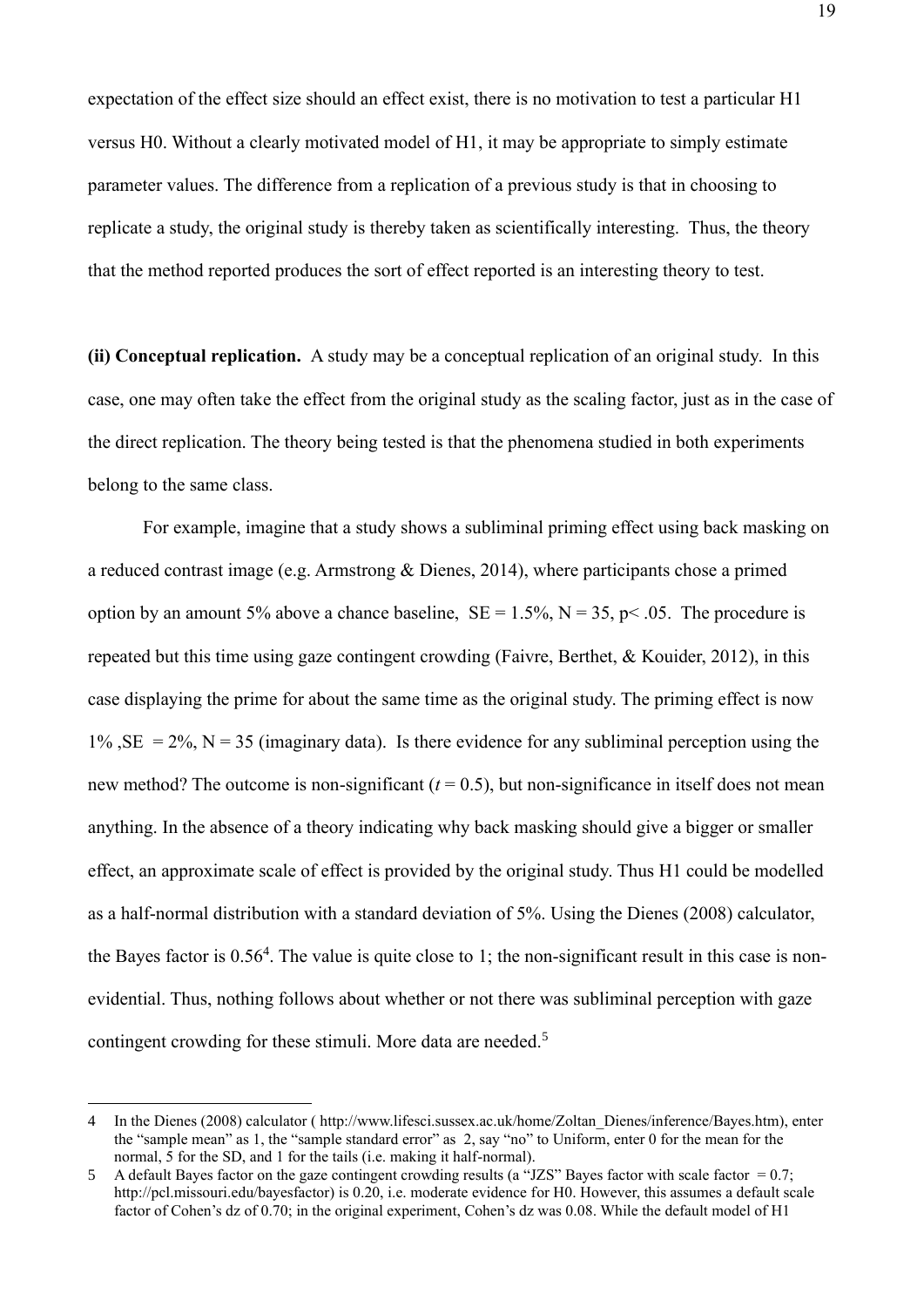**(iii) Basic effect heuristic.** The basic effect heuristic is to find basic effect and use that as estimate of scale of effect for intervention aimed at changing that effect. When investigating whether an intervention moderates an effect, the size of the basic effect itself may provide a scale appropriate for expecting how much the effect could be altered: A two-second effect may be modulated by a greater amount than a 50 ms-effect. Dienes, Baddeley and Jansari (2012) were interested in how much mood may change the amount of implicit learning. They used a new implicit learning paradigm, so there was no prior information relevant to that particular paradigm about expected effect sizes. Dienes et al. ran a pilot to measure only the amount of learning, without any mood manipulation. Then in the main experiment looking at the effect of mood on learning, the amount of learning found in the pilot was used to scale expectations of effects of mood (by being entered as the standard deviation in a half-normal distribution for the H1 modelling mood effects). See also Ziori and Dienes (2015) for use of the basic effect heuristic. In these cases, the main theory tested was supplemented by the auxiliary hypothesis that an intervention will have an effect somewhere between 0 and twice the basic effect, with smaller effects being more likely.

**(iv) Calibration with other data.** Dienes (2014; supplemental data- Appendix 1, example 2 looking at meta-cognition) showed how one measure, for which we do not have a relevant interesting effect size, can be regressed against another, for which we do, in order to calibrate the former. For example, Dienes (2015) describes how calibration can be used for testing whether knowledge is unconscious. A common schema for establishing subliminal perception by an objective threshold is: "Priming =  $X\%$ , p < .05; identification =  $Y\%$ , p > .05. Therefore there was subliminal perception." Such reasoning depends on asserting the null hypothesis for identification of the stimulus. But non-significance is not grounds for asserting H0. And obtaining a minimally interesting effect size for identification is difficult. But there is a crucial empirical question that can

produces an answer (0.20) not far from the informed model of H1 in the text (0.56), there is a reason for preferring the latter; namely, it is informed by the relevant scientific context.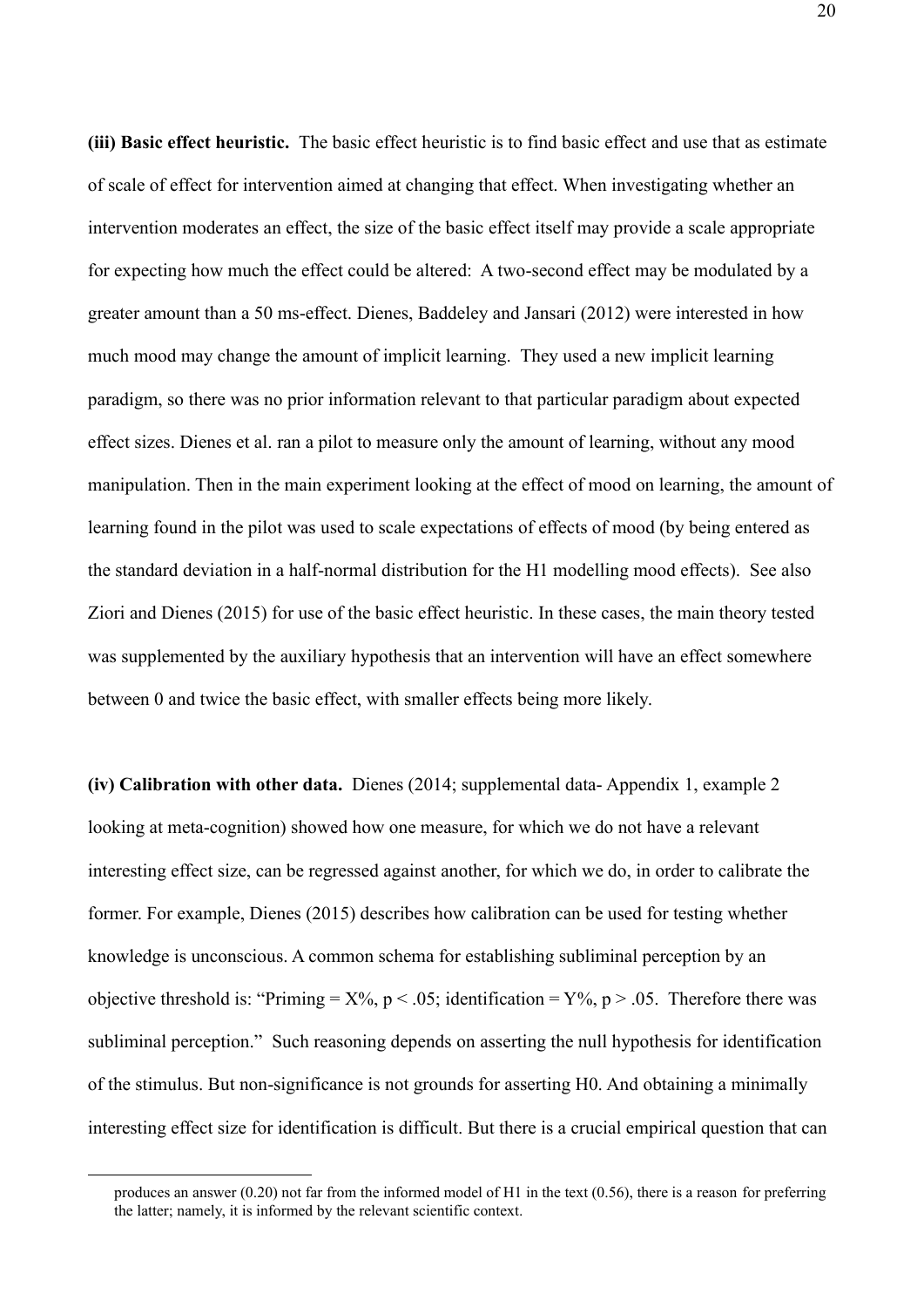be answered that allows Bayes factors to be used: What level of identification would be expected for the amount of priming obtained, if the knowledge were conscious?

Dienes (2015) recommended running a norming study in which the perception was conscious; for example, under conditions where the participants say they saw the stimulus (with some degree of clarity or confidence). If the level of priming was about that observed in the putatively subliminal case, then the level of identification in the conscious study indicates the rough level of identification expected in the putative subliminal study, if the perception were actually conscious. But it is unlikely the levels of priming would be the same. In that case, on a graph of identification performance against priming performance, plot the means of the conscious condition as a point. The theory being tested is that there is only one perceptual knowledge base underlying performance on identification and priming (e.g. conscious perception). So as identification goes to zero (or whatever is the level of chance performance), so does priming, on this theory. So draw a line from the plotted point to (0,0) (see Figure 3). Now read off from the line, given the level of priming in the putative subliminal study, what level of identification would be expected, if there were only conscious perception<sup>6</sup> (see Rouder, Morey, Speckman, & Pratte, 2007. for another Bayesian approach to subliminal perception)

<sup>6</sup> Additional assumptions include (a) the relation is linear with the dependent variables used; so introducing a level of conscious perception that is not too high is useful for approximating this assumption; and (b) identification measures uniquely conscious perception, which on many theories of consciousness would be false (Dienes & Seth, 2010).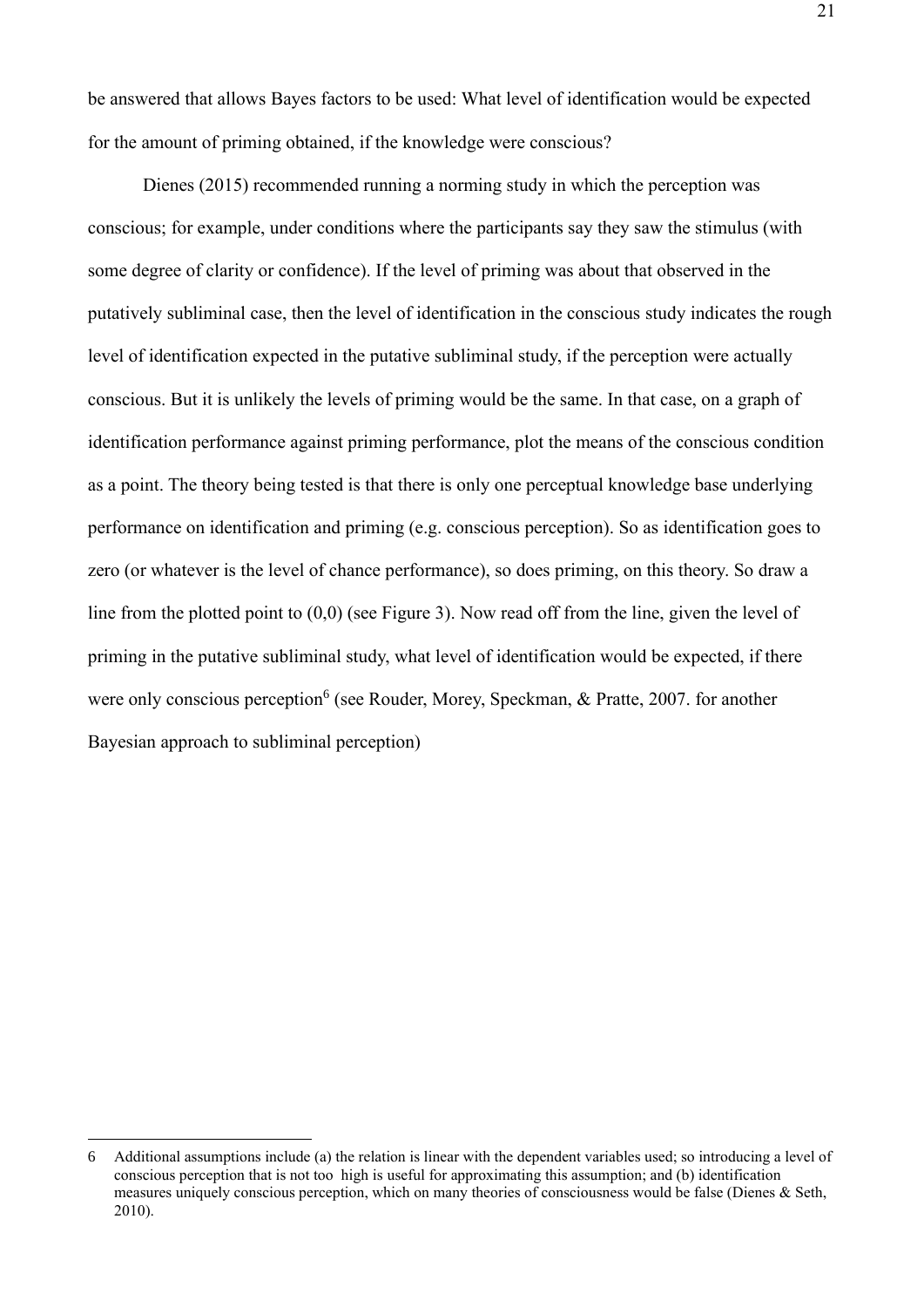

# Figure 3

Calibrating the predicted level of identification against priming

In order to test whether or not perception is conscious in a putatively subliminal condition, one needs to know what level of conscious perception would explain the priming in the subliminal condition. Run a conscious condition and plot (conscious mean identification, conscious priming), the circle in the figure. Draw a line from there to (chance, chance). From the level of (putatively) unconscious priming, read off the expected level of identification, E. Use a Bayes factor to test the identification of people in the subliminal condition by modelling H1 as a half-normal distribution with standard deviation = E.

When using a past published study as the norming study, consider how performance is tested. For example, imagine a study by Lee finds evidence for priming, but not for conscious knowledge on a recognition test (e.g. Cohen's  $dz = 0.16$ ,  $t(19) = 0.56$ ). You find a study by Smyth using the same paradigm with about the same level of priming, and it did find evidence for conscious knowledge on a recognition test (*dz*= 0.6, *t*(39) = 3.68). Using the Rouder et al. (2009)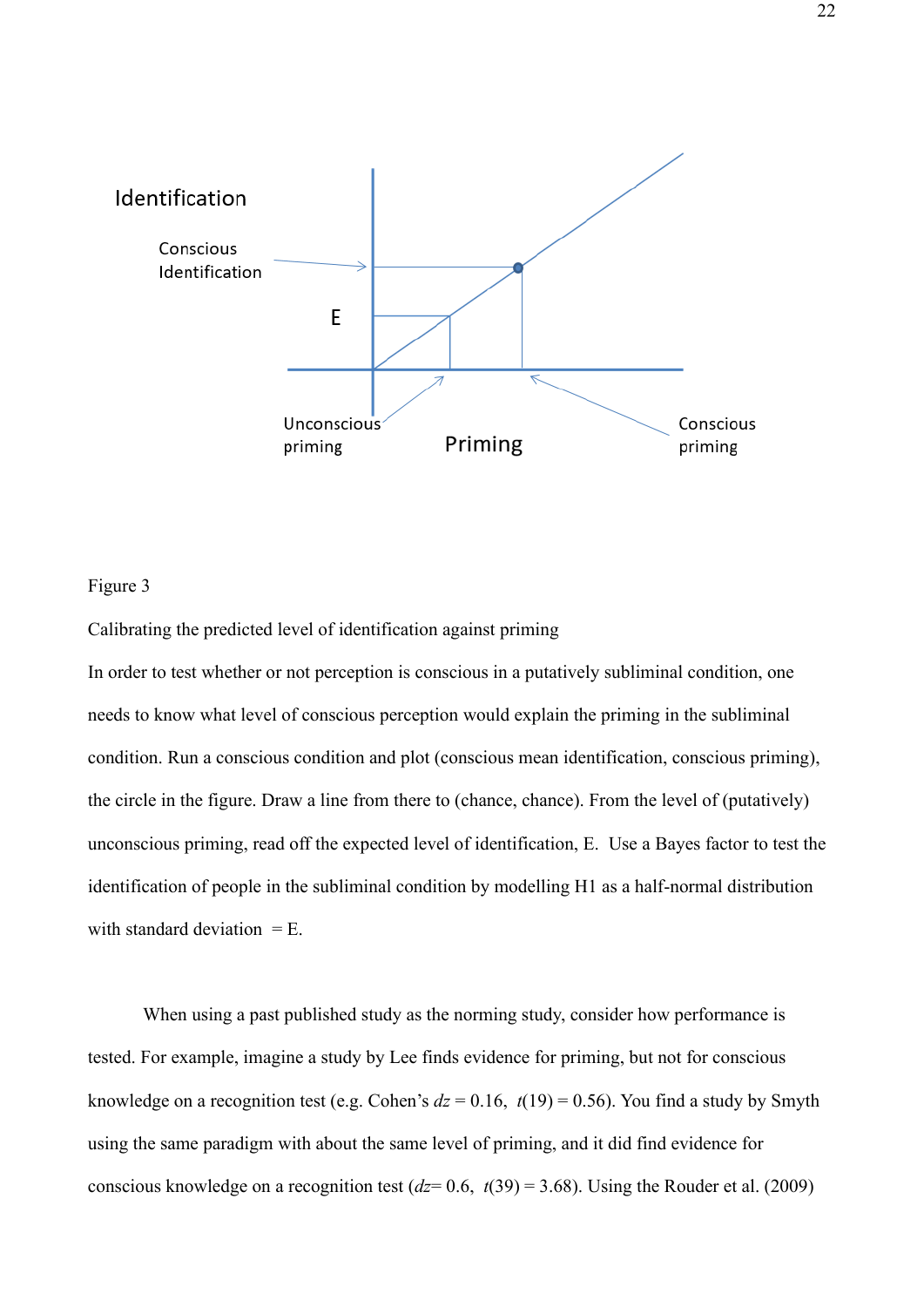Bayes factor, scaled in Cohens  $dz^7$ , the Bayes factor is 0.30, moderate evidence for H0, i.e. for no conscious perception. That sounds as if implicit processing has been shown in the Lee study. But say Lee used only one trial for the recognition test achieving 58% accuracy, and Smyth used 48 trials, achieving 60% accuracy. Population Cohen's *dz* depends on the number of trials; thus, using Smyth's Cohen's *dz* as the expected effect size for the Lee study would be incorrect. One could adjust the expected Cohen's *dz* according to number of trials. But if one used raw units, such as percentage correct, the second study's effect size could be directly used as the predicted effect for the first (ceteris paribus), without assuming equivalent standard deviations between the studies; in this case, leading to a Bayes factor close to 1 as the obtained effect, 58%, is close to the scale of effect predicted, 60%, but with a large standard error (see Dienes, 2017). Using raw effect sizes as the basis for predictions motivates researchers to reduce noise in measurement; uncritical use of standardized effect sizes can motivate noisy measures when one wants to obtain evidence for H0 (especially if using a default Bayes factor, i.e. one with a fixed scale factor regardless of context).

**(v) Heuristics for when there are no relevant prior studies.** Dienes (2019) presents heuristics that can be used when there is not another study to inform expectations, different heuristics that can be used for mean differences, ANOVA, regression or mediation. An example for testing differences is the room-to-move heuristic: If a theory predicts that A will be smaller than B, then if B is above chance by an amount r, then A has to be between chance and r; r is the room to move. Dienes (2015) applies this heuristic in a couple of cases. For example, meta-d' cannot be larger than Type I d' (when Type II and Type I decisions are made on the same information); thus, Type I d' can be set as a maximum in modelling H1 for meta-d' (for an application in implicit cognition see Leganes-Fonteneau, Nikolaou, Scott, & Duka, 2019). Another example is using the Perceptual Awareness Scale (PAS) of Ramsøy and Overgaard (2004). The scale has four levels from PAS1 to PAS4, of increasing clarity of conscious visual experience. Given the theory that increasing conscious clarity

<sup>7</sup> http://pcl.missouri.edu/bf-one-sample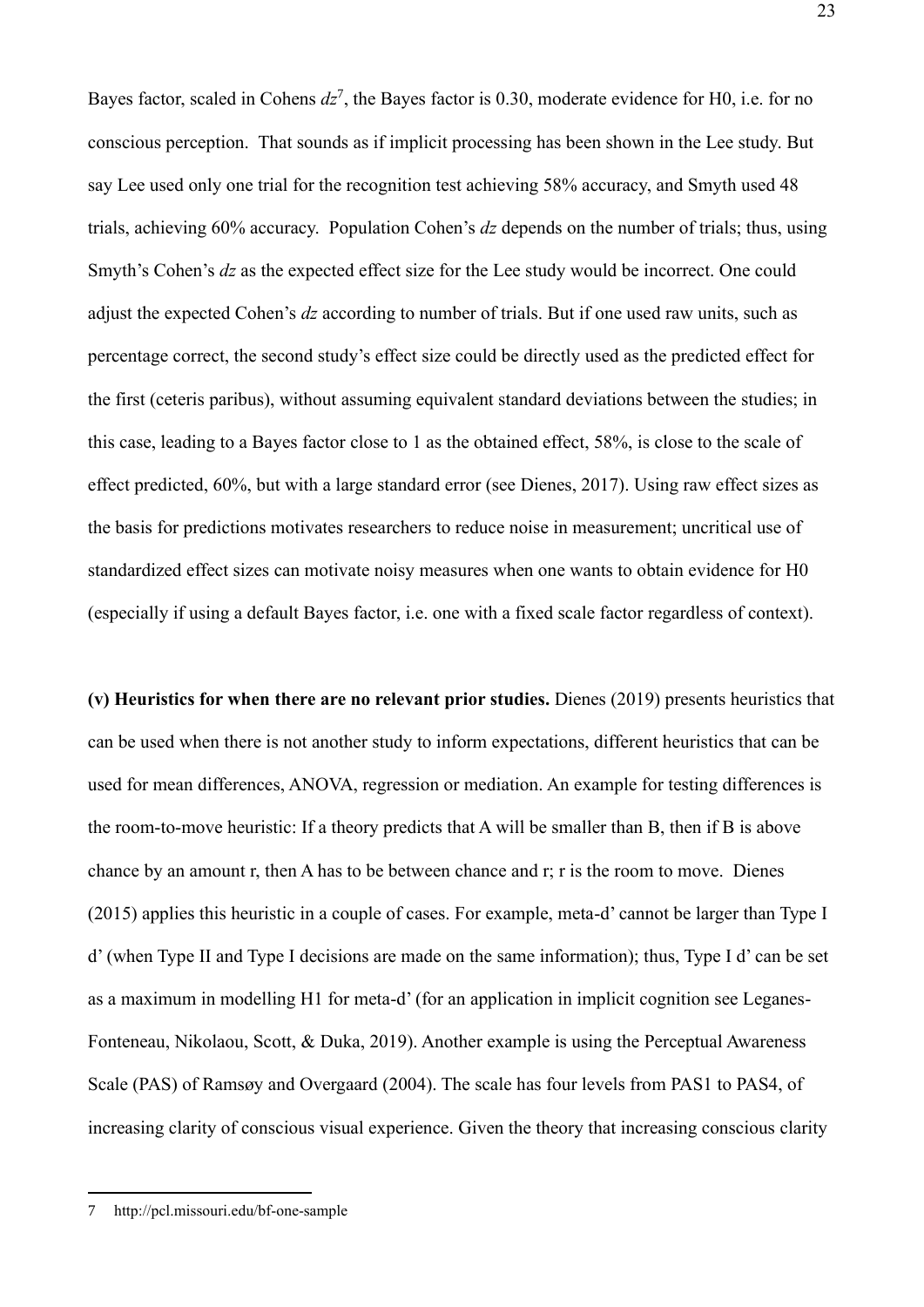is associated with increasing ability to discriminate (a theory corroborated by the numerous experiments that have since used PAS), the discrimination shown at one level of PAS can be set as the maximum that could be achieved at the level just below.

In planning a study one can work out how many participants would probably be needed to achieve given Bayes factor thresholds, assuming a model of H1 (with a scale factor determined by any of the above methods). Schönbrodt, Wagenmakers, Zehetleitner, and Perugini (2017) and Schönbrodt and Wagenmakers (2018) describe how to conduct simulations to achieve desired probabilities. Although these probabilities bear a similarity to power calculations in frequentist statistics, there are key differences. Unlike the role of power in significance testing, the probabilities play no role in final inference when it comes to Bayes factors, because the Bayes factor itself indicates the evidence for H1 over H0. Further, in setting up a model of H1, the scale factor is the scale of effect predicted, not the minimally interesting effect size. For frequentist power, one should use the minimal interesting effect size to calculate power. The role of working out a required likely number of participants is purely pragmatic, to consider if one has the resources to severely test a theory. A very quick way of calculating an approximate likely number of participants, which involves no simulations, is provided by Palfi and Dienes (2019b, version 3, Table 1). One can use as a stopping rule to stop when a certain threshold for the Bayes factor has been reached (e.g. "greater than 6 or less than 1/6"). When one specifies a model of H1, the Bayes factor is the evidence for that H1 over H0, no matter the stopping rule, or even when the model was specified (e.g. Dienes, 2016; Rouder & Haaf, 2020).

#### **Writing up**

For the APA guidelines on reporting Bayes factors gives three requirements, see Appelbaum et al. (2018, p. 20). The first requirement is to "specify the models being compared". Dienes (2014, 2019) introduces the following conventions. Use  $B_{N(m, sd)}$  to indicate H1 was modelled using a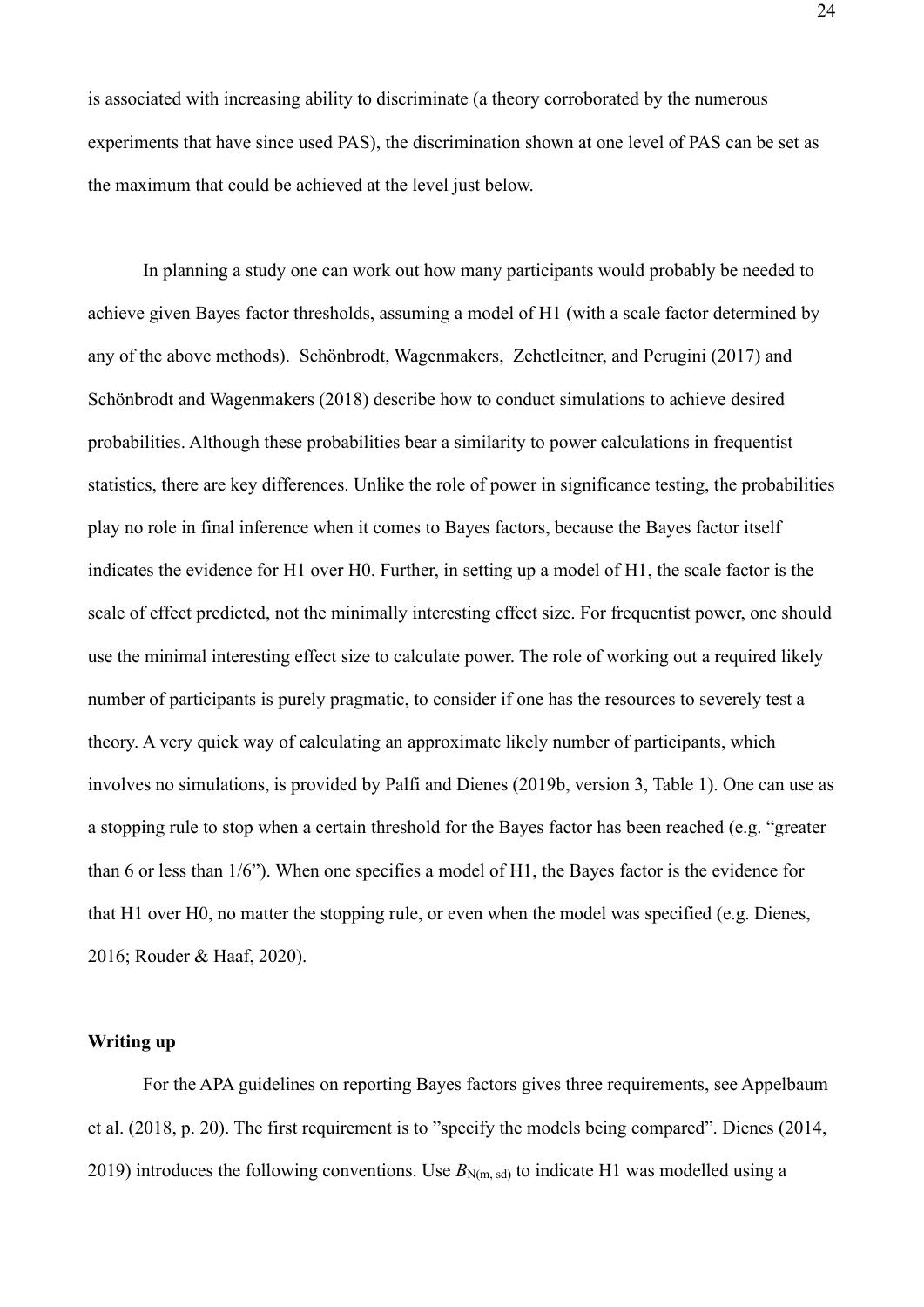Normal distribution with mean m and standard deviation sd;  $B_{HN(0, sd)}$  to indicate H1 was modelled with a half-normal distribution with mode 0 and standard deviation sd;  $B_{C(m,s)}$  to indicate H1 was modelled with a Cauchy with mode m and scale factor s;  $B_{HC(m,s)}$  to indicate H1 was modelled with a half-Cauchy with mode m and scale factor s; and *BU[min, max]* to indicate H1 was modelled with a uniform distribution with minimum min and maximum max.

One should also justify why one set the scale factors etc to the values one did. As the evidence depends on the tested predictions, the predictions must be relevant to one's theory (Vanpaemel, 2016). Not all theories make the same predictions, so there can be no default Bayes factor to be used in all cases. Conversely, a purely subjective Bayes factor based on each person subjectively determining the predictions of each theory is not a satisfying basis to provide a scientific test of a theory. Instead predictions should follow from theories using auxiliaries that are either well tested or simple, and publicly available to criticism.

The next APA requirement is to "report the Bayes factors and how they were interpreted." A decision may be made based on the Bayes factor, for example, a decision that a confound was controlled so the next study can move on from that issue; a decision that an intervention did not work so one theory will not be pursued further but another will be; a decision that an effect does exist so it is worth pursuing in a further study which tries to manipulate it. Decisions depend on not just the evidence for the alternatives (as represented in Bayes factors) but also the prior probabilities of the alternatives and the utilities of different outcomes. Given that the prior probabilities and utilities involved are vaguely defined, and assuming they do not vary much amongst alternatives (e.g. for different theories in cognitive psychology), it is often useful to keep them implicit and have a convention for what standard of evidence would motivate different decisions. In a context where significance has been set at 5% for decisions, the roughly equivalent amount of evidence would be a Bayes factor greater than 3 or less than 1/3. For example, one may conclude that two conditions produce the same outcome if the Bayes factor is less than a third, and thus decide that a confound has been dealt with. Such a standard of evidence has been criticized in some contexts (e.g.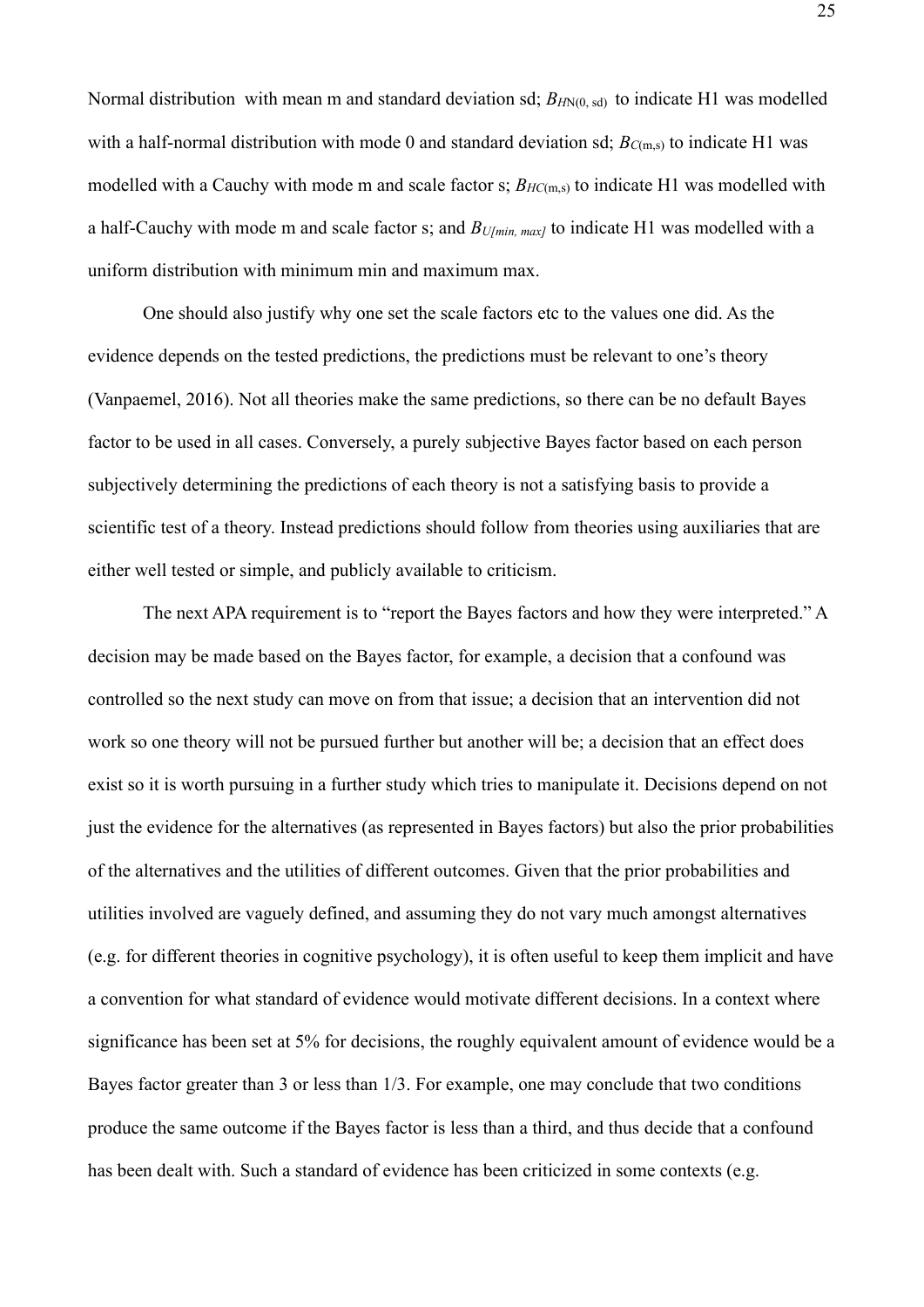Benjamin, Berger, Johannesson, Nosek, et al., 2018). Pragmatically, one can see what the journal one is submitting to requires (e.g. 6 and 1/6 for Registered Reports at *Cortex*). (Where there is a genuine concern about very different prior probabilities amongst researchers, for example when dealing with parapsychology, and very different utilities for different decisions, for example in considering plausible severe side effects of an intervention, these can be explicitly taken into account in interpreting Bayes factors, Lindley, 2014).

The final APA requirement is to "test the sensitivity of the Bayes factors to assumptions about prior distributions [i.e. models of H1]." A convenient way of determining the robustness of one's conclusions is with a Robustness Region (Dienes, 2019). Find all the scale factors that lead to the same conclusion. For example if one's preferred model of H1, using a half-normal distribution, led to the Bayes factor being above 3, the relevant threshold, then report all standard deviations for which the Bayes factor is above 3, as the interval [minimum, maximum]. This is illustrated below<sup>8</sup>. If the Robustness Region includes most standard deviations that are scientifically plausible, then the conclusion is robust.

For readers new to Bayes factors it is useful to explain how they work at the beginning of the Results section. Here is an example: "Bayes factors (*B*) were used to assess strength of evidence (Wagenmakers, Verhagen, Ly, Matzke, D. et al., 2017; see Dienes, 2015, and Sand & Nilsson, 2016, for the relevance of Bayes factors for implicit cognition). A *B* of above 3 indicates "substantial" (Jeffreys, 1939) or, better, "moderate" (Lee & Wagnemakers, 2013) evidence for the alternative hypothesis (H1) over the null hypothesis (H0); thus by symmetry a *B* below 1/3 indicates substantial (/moderate) evidence for H0 over H1 ("substantial" in the sense of just worth taking note of.) *B*s between 3 and 1/3 indicate the data collected do not sensitively distinguish H0 from H1. Thus we will report that there was no effect when  $B < 1/3$ . Here,  $B_{HN(0, x)}$  refers to a Bayes factor in which the predictions of H1 were modelled as a half-normal distribution with an SD of x where x scales the size of effect that could be expected (see Dienes, 2014). Using the tonal inversion

<sup>8</sup> For relevant code see https://debruine.github.io/bfrr/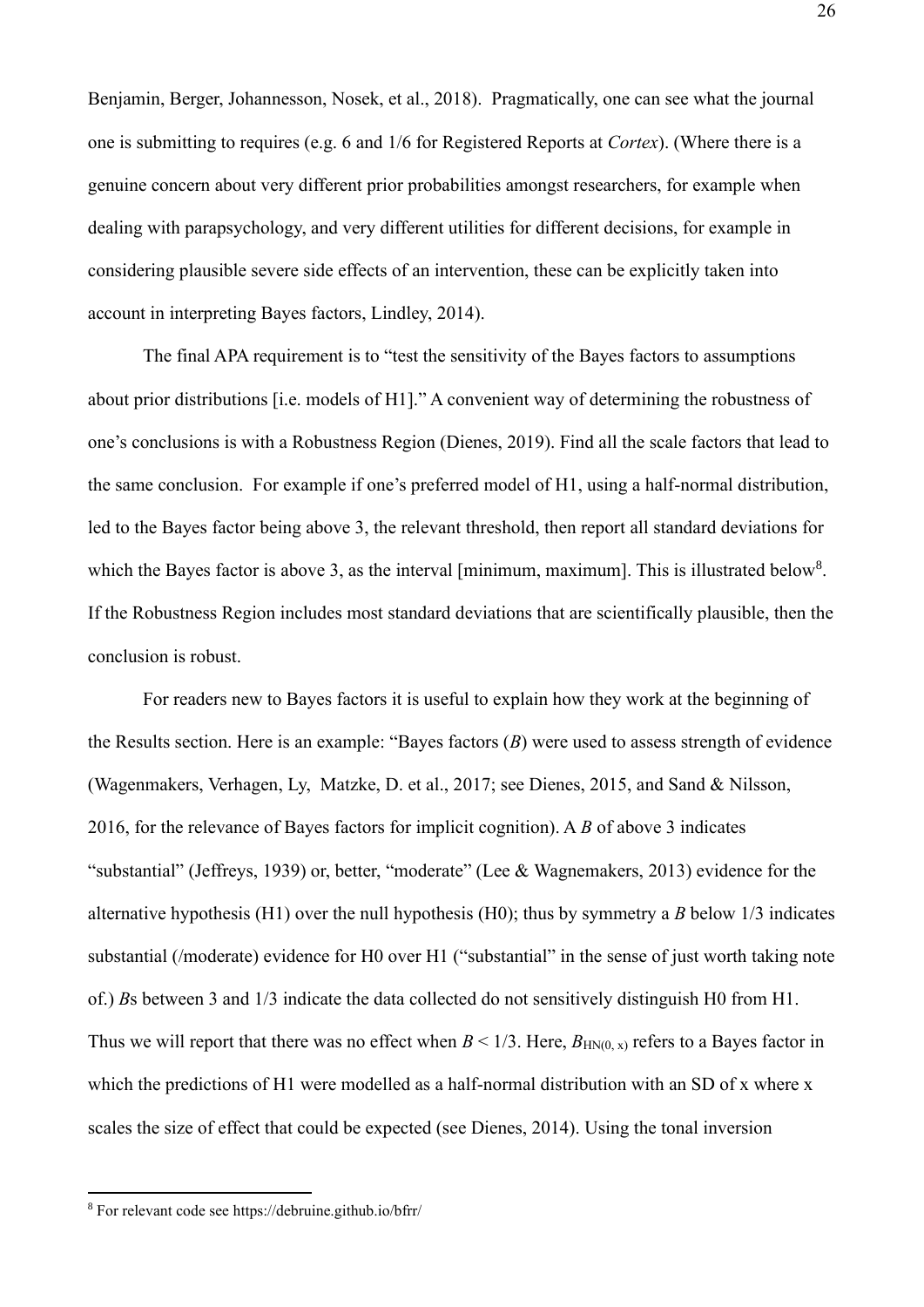paradigm, when testing on the same length as training, Jiang, Zhu, Guo, Ma, et al. (2012) found an effect of 7% above a control; Li, Jiang, Guo, Yang et al. (2013) found 6%, and Qiao, Sun, Li, Ling et al. (2018) found 6%. Thus, the rough size of effect expected if there is learning of different lengths by a mechanism that learnt the inversions per se is 6% above baseline. We modelled H1 as a half-normal with an SD of 6%. With these assumptions for modelling H1, as it happened, where an effect yielded a *p* value above .05, the Bayes factor was above 3, and vice versa (cf. Jeffreys, 1939, p. 359, for this rough but not guaranteed correspondence between B and *p*; if the obtained effect is roughly the size expected on a half-normal model of H1 the correspondence typically obtains, Dienes, 2014, but there is in general no guarantee of a correspondence between *B* and *p* values, which are not monotonically related, Lindley, 1957). We will interpret all effects with respect to the Bayes factors, while also reporting *p* values.

To indicate the robustness of Bayesian conclusions, for each *B*, a Robustness Region is reported, giving the range of scales that qualitatively support the same conclusion (i.e. evidence as supporting H0, or as supporting H1, or there not being much evidence at all), notated as:  $RR_{B\geq 3}$  [x1, x2] where x1 is the smallest SD that gives the same conclusion and x2 is the largest; or  $RR_{B \leq 1/3}$  [x1, x2]; or  $RR_{1/3 \leq B \leq 3}$  [x1, x2]."

Here is an example of reporting the results themselves: "The unequal length group performed at above chance levels, 55% (SE = 1.8%),  $t(30) = 2.78$ ,  $p = .0094$ ,  $B_{H(0.6%)} = 19.72$ , RR<sub>B>3</sub>[0.8, >50%], as did the equal length group, 57% (SE = 2.5%),  $t(30) = 2.80$ ,  $p = .0088$ , B<sub>H(0</sub>,  $6\% = 21.61$ ,  $RR_{B>3}[1.1, >50\%]$ . There was no evidence one way or the other whether the two groups differed, Mdiff = 2%, SE = 3.1,  $t(60) = 0.65$ ,  $p = .52$ ,  $B_{H(0.6%)} = 0.78$ ,  $RR_{B>3}[0, 18%]$ . There was evidence that the control group performed at chance,  $49\%$  (SE = 1.5%),  $t(30) = 0.67$ ,  $p = .51$ ,  $B_{H(0.6\%)} = 0.16$ ,  $RR_{B>3}[2.6, >50\%]$ .)" It reads much as a standard results section, and a significance tester could agree with the conclusions - yet distinctions are made unavailable to the significance tester: There can be evidence for no effect, or not much evidence either way for an effect. The distinction has consequences for the discussion. In the discussion the prediction that the different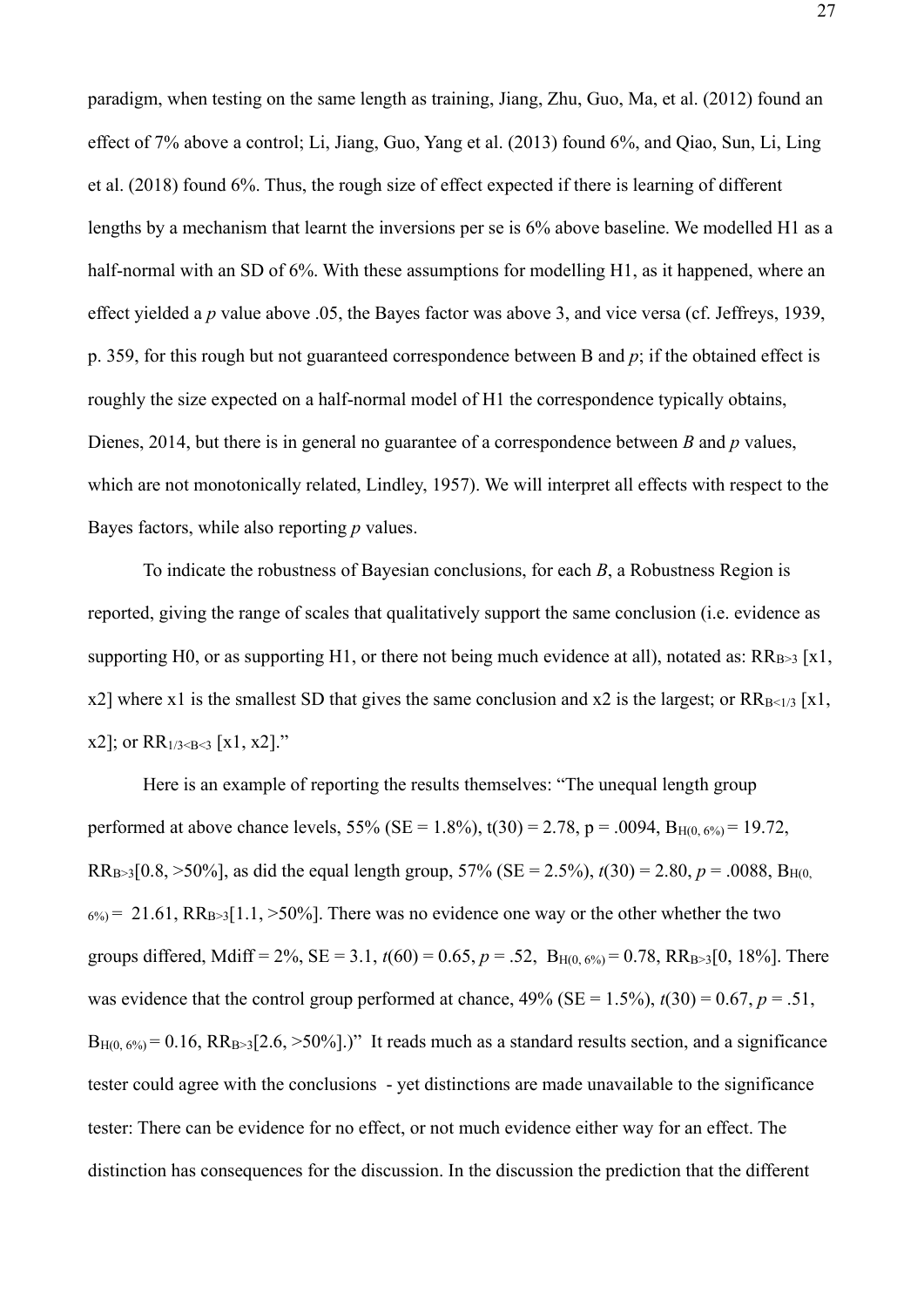length and same length groups would perform the same would not be counted as either confirmed or disconfirmed. Conversely, the claim that the control group performed at chance could be made, and the theoretical implications of this discussed.

# **Discussion**

Bayesian hypothesis testing is especially useful when answering the existential question of whether or not something exists, or determining the plausibility or degree of evidence for something existing. There are two methods for answering this question. Either the researcher determines what a minimally interesting effect is (and then considers how much of the posterior distribution falls in the null interval); or else one considers the full range of possible effects predicted by the theory (and calculates a Bayes factor). The choice of method depends on what aspect of the prediction of the theory is most salient and easy to motivate objectively. If what is most crucial is the minimal interesting effect size (m), and especially if the range of effect sizes predicted is hard to otherwise specify, then inference can be with respect to the null interval the minimal effect size defines ([-m, +m]). If the minimally interesting effect size is hard to determine and it is anyway very small compared to a readily predicted effect size, then inference is most convenient using Bayes factors testing against a point H0. What one cannot do is determine if a point "no effect" is outside or inside the credibility interval in order to make an existential claim.

Bayes factors and inference with respect to intervals are not guaranteed to come to apparently the same conclusion (they ask different questions). The Bayes factor uses the full range of predictions of the theory with respect to the effect tested; inference by intervals focuses on just one aspect of that prediction, the minimally interesting effect size. (Bayes factors can incorporate the latter, but they will give a very similar answer when testing against a null interval H0 as a point H0 so long as the null interval is small compared to the standard error.) One can for example, have evidence for no effect (with a Bayes factor) even though a range of possibly interesting effects remain plausible (the CI extends above the null interval) (See Palfi & Dienes, 2019b for an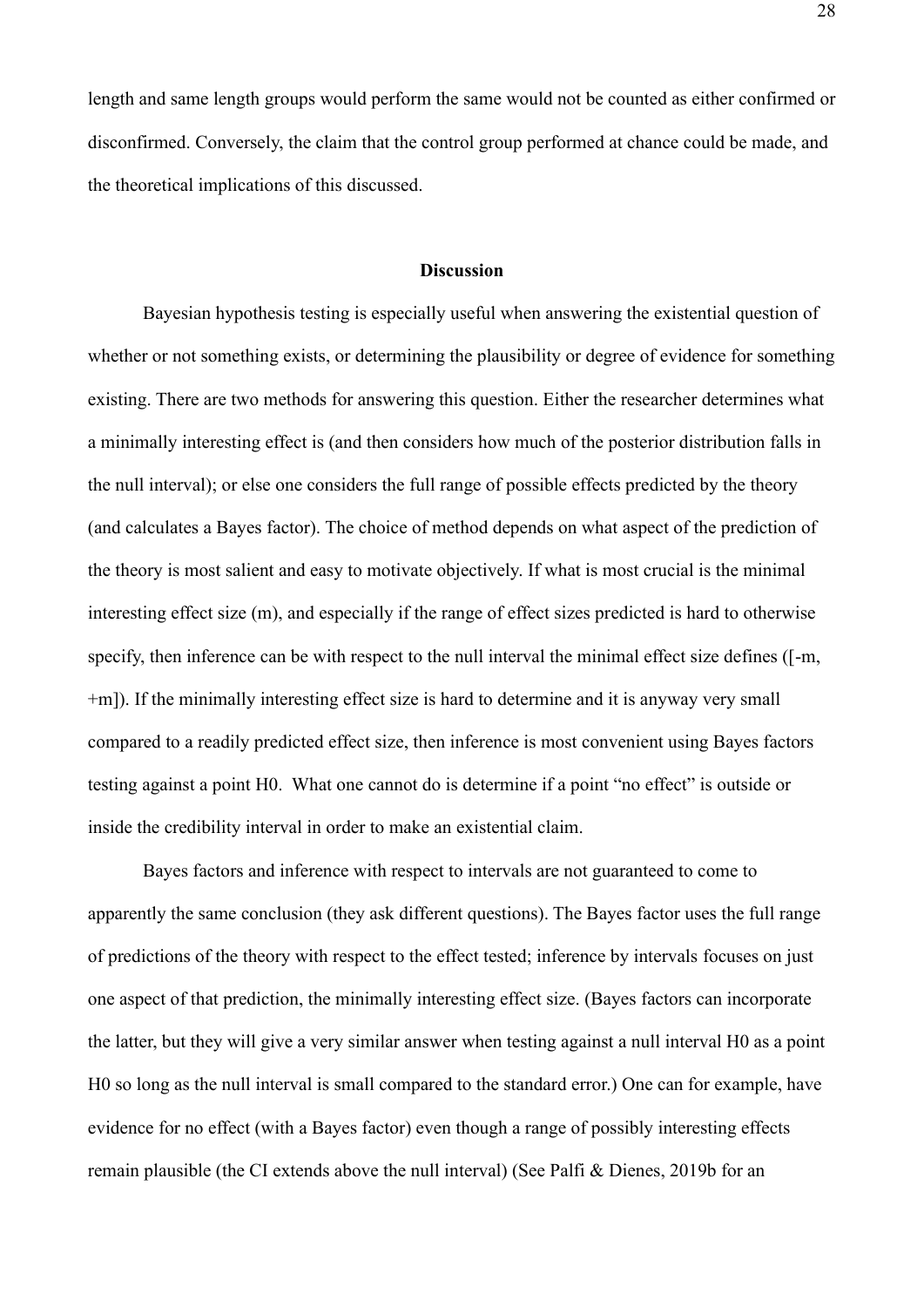example). This arises when the theory predicts that large effects – that is, an extensive range of effect sizes above the null interval - are plausible. A couple of examples will illustrate how predicting a range of possibilities can entail evidence against the theory even though not all theoretically relevant possibilities have been ruled out. Imagine you left your keys in either the bedroom or the kitchen. There are 10 places in the bedroom they could be. You have searched eight and they were not there. Whatever your prior confidence that the keys were in the bedroom rather than the kitchen, those odds should now be reduced – even though the keys still could be in the bedroom. Similarly, supersymmetry in physics predicts particles that could have a range of masses. That whole range has not been explored; but much of it has without finding supersymmetric particles. Because of this, some physicists have reported a dramatic reduction in confidence in the theory (Jha, 2013).

Making existential claims depends on having a theory of how big the thing is one is looking for. With no such theory, one cannot obtain evidence for something not existing. In that case, one could just estimate. Similarly one could just estimate if existence was certain and the only question of interest was how big it was. For example, in developing a new variant of an already reliable scale, finding the reliability of the new scale, or its correlation with the old one, may be a matter of how big the correlations are; establishing the mere existence of the correlations may be pointless. In that case, 95% Cis may be all that is needed (e.g. Palfi, Moga, Lush, Scott, et al., 2019). If one only estimates, be careful not to make existential claims (thereby acting as if such claims had been established by the reported statistics). Do not say the regression slope is different from zero, say it is probably between 0.5 and 0.8 ratings units/rating unit. If the posterior distribution is centred close to zero, do not say there is evidence for the slope being zero; say that the slope probably lies between the limits of the CI.

A continuous posterior distribution on a difference presumes that difference definitely exists. One may presume existence of the difference and wish to know if the difference is positive or negative. Thus, in estimating a difference one may conclude that the difference is probably positive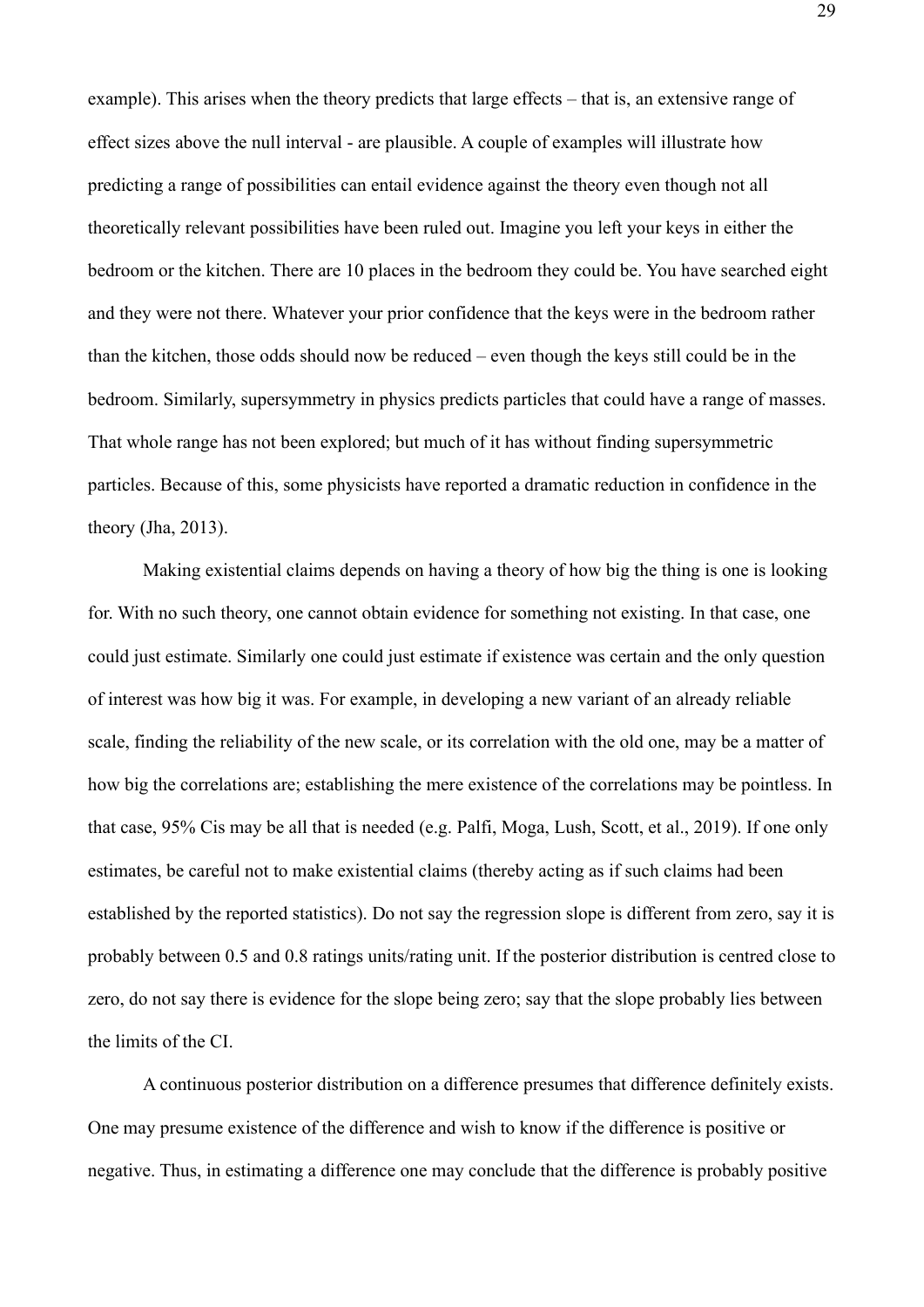if, for example, 95% of the posterior lies above zero. In this case, no minimally interesting effect size nor scale of effect need be specified.

The examples given in the paper have been concerning whether a population parameter is zero, or one side of zero. However, it is one thing for a proportion of individuals to have a population effect one way, and a proportion of individuals a population effect the other way or a zero effect; and another thing for everyone to show an effect in the same direction (Haaf & Rouder, 2019). The same issue of determining relevant effect sizes arises in modelling this situation. What is the relevant effect size may then vary across individuals; for example, in determining the extent of metacognition according to meta-d', each individual's first order d' can be used to fix the predicted meta-d' for that individual (for an example see Leganes Fonteneau, Scott, & Duka, 2018).

Aczel, Hoekstra, Gelman, Wagenmakers, et al. (2020) considered the approaches of different Bayesian experts and concluded that the main point they had in common was that analyses should avoid ritual, and should engage with problems thoughtfully. An example of that principle in this article is advising thoughtful engagement with what size effect a theory predicts. Most of the experts surveyed in Aczel et al. did not like thresholds of evidence, on the grounds that Bayes factors are continuous indicators of evidence. Why do we need conventions for good enough evidence? One could avoid all arbitrary conventions, for evidence or anything else, and let people make their own minds up from data. The limit of this argument is for the results and discussion section to consist of the following sentence: "Here are the raw data: make of them what you will!" We should not be dichotophobic (the irrational phobia of making discriminations when discriminations are called for). At some point someone has to make something of the data. How shall they do it? When we decide to stop gathering evidence against one confound and move on to other issues, a decision is necessarily made about how much evidence is good enough. We just have to bear in mind that every statistical model, every statistical decision is provisional: At a later point, better reasons may emerge for a different minimally interesting effect size, or for a different model of H1, or for a confound in the design to seem more plausible, and the inferences motivated by the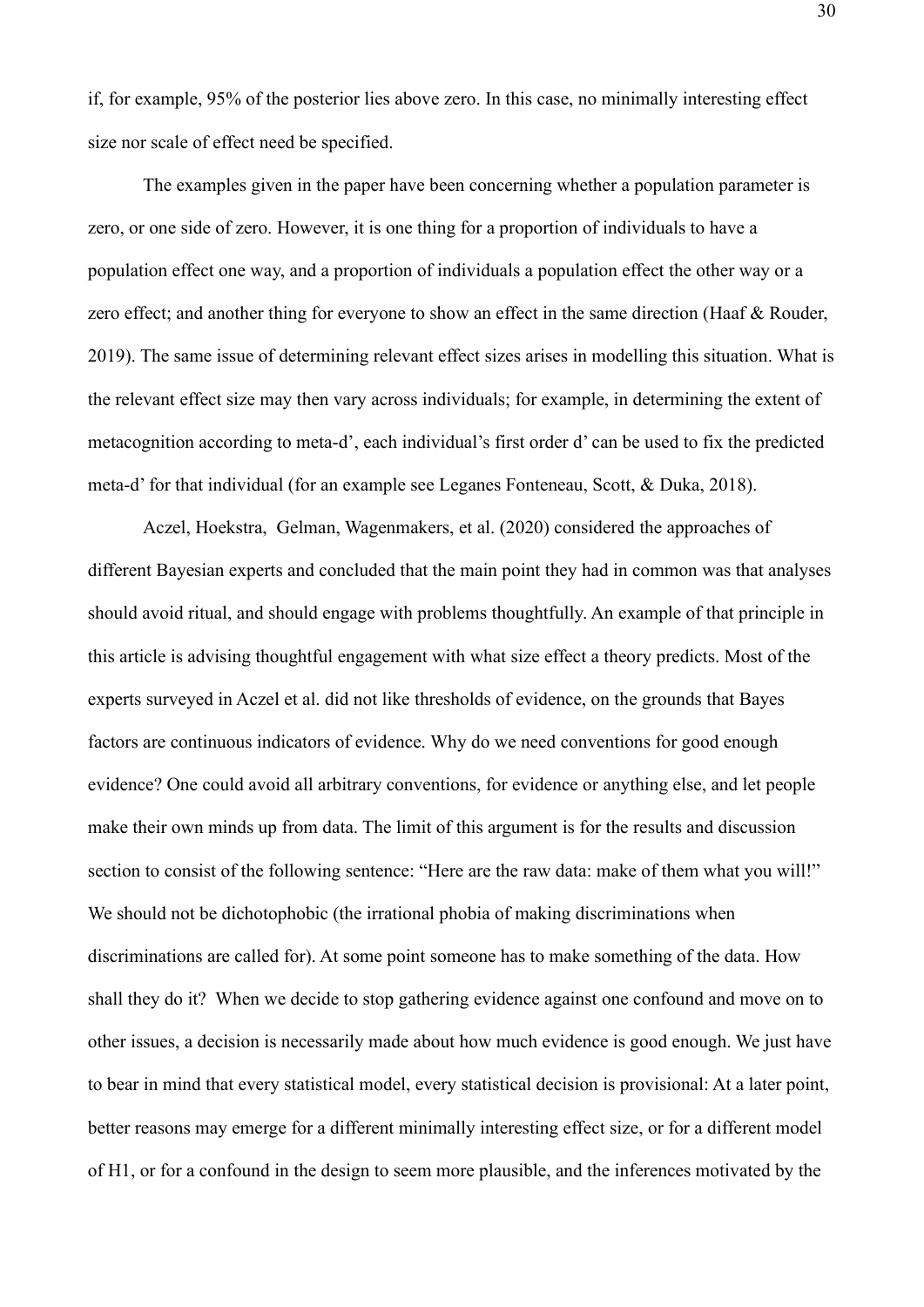data thereby change. Our statistical modelling and inferences are conjectural. But provisional conventions help us move on. (Compare Popper's 1963 argument for his measure of the degree of corroboration for a theory shown by some data being provisional.)

The approaches described in this article can be applied to the output of many different ways of modelling the data. Model the data as seems best. Once we have a parameter and its standard error, either inference by intervals or Bayes factors can be applied in order test hypotheses about that parameter. (And thereby test models and theories piece-meal, Mayo, 2018.) No new statistical packages need be learned. One need not be a "Bayesian" to benefit from the approaches described here. One need only care about whether one has good reasons for answering the existential question of whether something exists.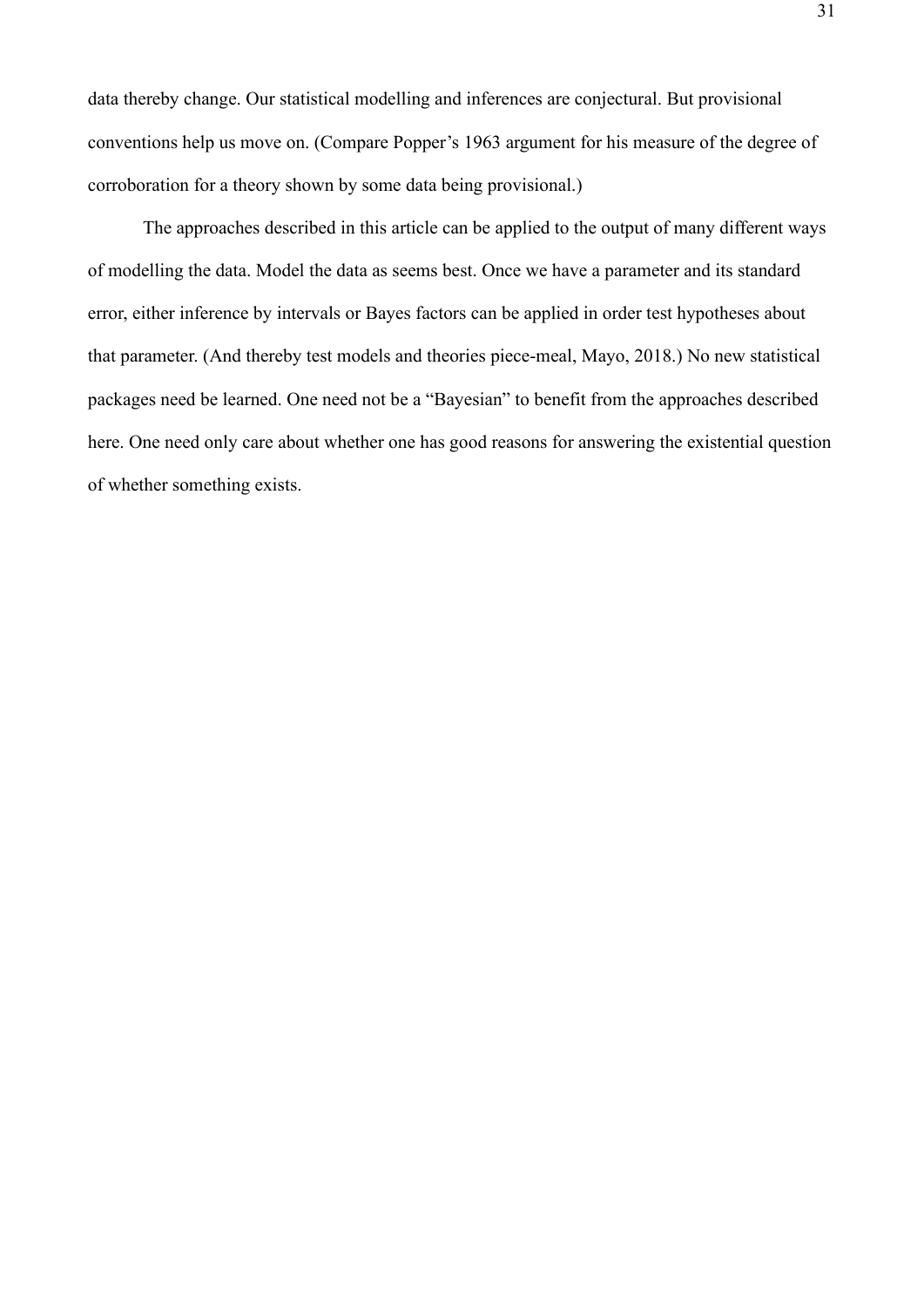#### **References**

Abelson, R. A. (1995). *Statistics as principled argument*. Hillsdale, NJ: Erlbaum.

- Aczel, B., Hoekstra, R., Gelman, A., Wagenmakers, E. J,. ... van Ravenzwaaij, D (2020). Expert opinions on how to conduct and report Bayesian inference. *Nature Human Behaviour, https://doi.org/10.1038/s41562-019-0807*
- Aczel, B., Palfi, B., Szollosi, A., Kovacs, M., ... Wagenmakers, E.-J. (2018). Quantifying support for the null hypothesis in psychology: An empirical investigation. *Advances in Methods and Practices in Psychological Science, 1,* 357-366.
- Albers, C., & Lakens, D. (2018). When power analyses based on pilot data are biased: Inaccurate effect size estimators and follow-up bias. *Journal of Experimental Social Psychology, 74*, 187–195.
- Anvari, F., & Lakens, D. (2019). Using Anchor-Based Methods to Determine the Smallest Effect Size of Interest. *PsyArXiv. 10.31234/osf.io/syp5a*
- Appelbaum, M., Cooper, H., Kline, R. G., Mayo-Wilson, E., Nezu, A. M., & Rao, S. M. (2018). Journal Article Reporting Standards for Quantitative Research in Psychology: The APA Publications and Communications Board Task Force Report. *American Psychologist, 73*, 3- 25.
- Armstrong, A. M., & Dienes, Z. (2014). Subliminal Understanding of Active vs. Passive Sentences. *Psychology of Consciousness: Theory, Research, and Practice, 1*, 32-50.
- Barrett, A., Dienes, Z., & Seth, A. (2013). Measures of metacognition in signal detection theoretic models. *Psychological Methods, 18*, 535-552.
- Benjamin, D.J., Berger, J.O., Johannesson, M., Nosek, B. A...Valen, E. J. (2018). Redefine statistical significance. *Nature Human Behaviour, 2*, 6–10.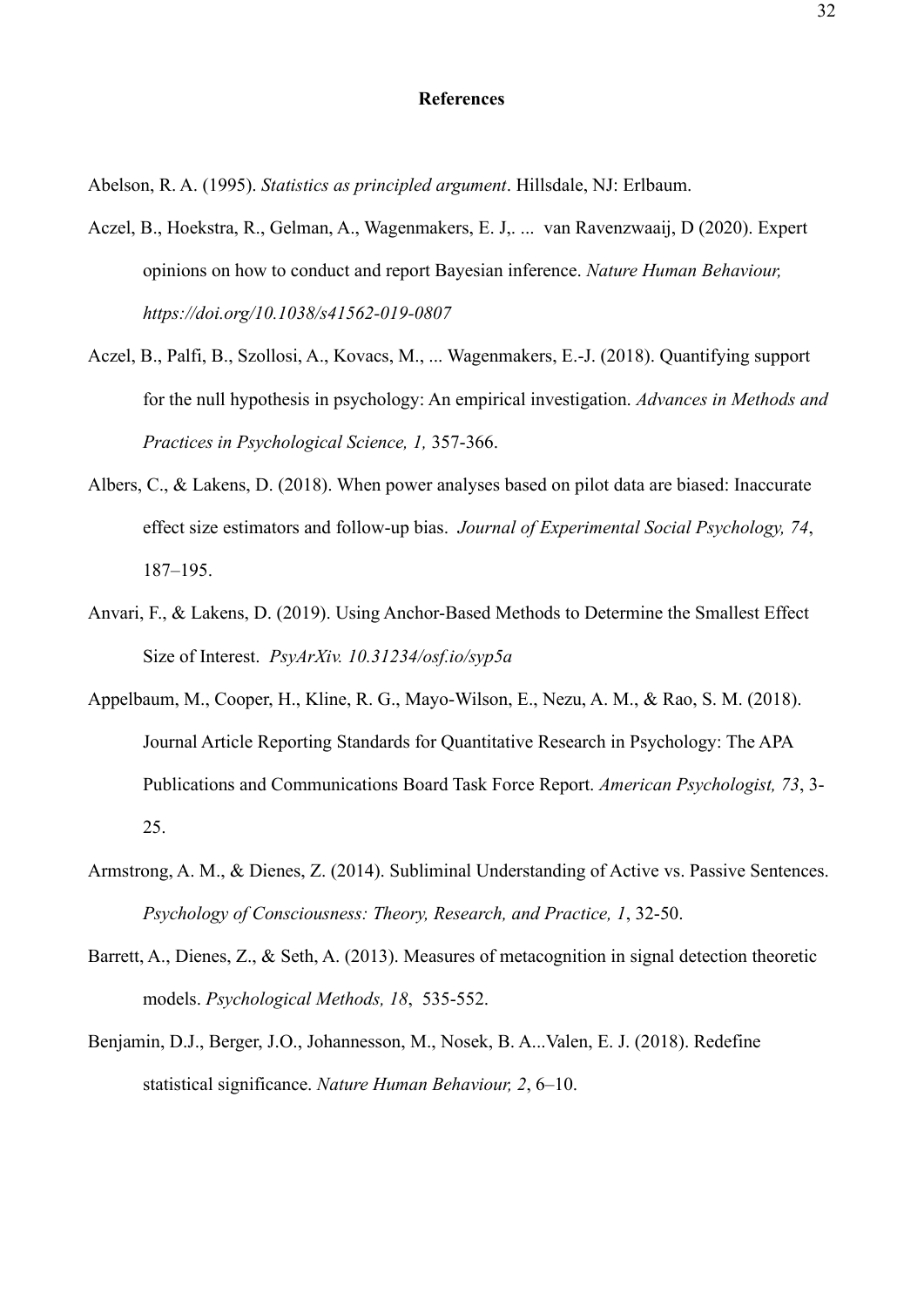- Button, K. S., Kounali, D., Thomas, L., Wiles, N. J., ... Lewis, G. (2015). Minimal clinically important difference on the Beck Depression Inventory - II according to the patient's perspective. *Psychological Medicine, 45*, 3269-3279.
- Colling, L.J., & Szűcs, D. (2018). Statistical Inference and the Replication Crisis. *Review of Philosophy and Psychology*, doi:10.1007/s13164-018-0421-4
- Depaoli, S., & van de Schoot, R. (2017). Improving Transparency and Replication in Bayesian Statistics: The WAMBS-Checklist. *Psychological Methods, 22*, 240 –261.
- Dienes, Z. (2008).*Understanding Psychology as a Science: An Introduction to Scientific and Statistical Inference*. Palgrave Macmillan.
- Dienes, Z. (2014). Using Bayes to get the most out of non-significant results. *Frontiers in Psycholology, 5*: 781. doi: 10.3389/fpsyg.2014.00781
- Dienes, Z (2015). How Bayesian statistics are needed to determine whether mental states are unconscious. In M. Overgaard (Ed.), *Behavioural Methods in Consciousness Research*. Oxford: Oxford University Press, pp 199-220.
- Dienes, Z. (2016). How Bayes factors change scientific practice. *Journal of Mathematical Psychology, 72*, 78-89.
- Dienes, Z. (2017).<https://www.youtube.com/watch?v=9hFN0csyeO4&t=3355s> Uploaded 19 April 2017; downloaded 29 Jan 2020.
- Dienes, Z. (2019). How do I know what my theory predicts? *Advances in Methods and Practices in Psychological Science, 2*, 364-377.
- Dienes, Z., & McLatchie, N. (2018). Four reasons to prefer Bayesian over significance testing. *Psychonomic Bulletin & Review, 25*, 207-218.
- Dienes, Z., & Seth, A. (2010). The conscious and the unconscious. In G. F. Koob, M. Le Moal, & R. F. Thompson (Eds), *Encyclopedia of Behavioral Neuroscience, volume 1,* pp. 322–327. Oxford: Academic Press.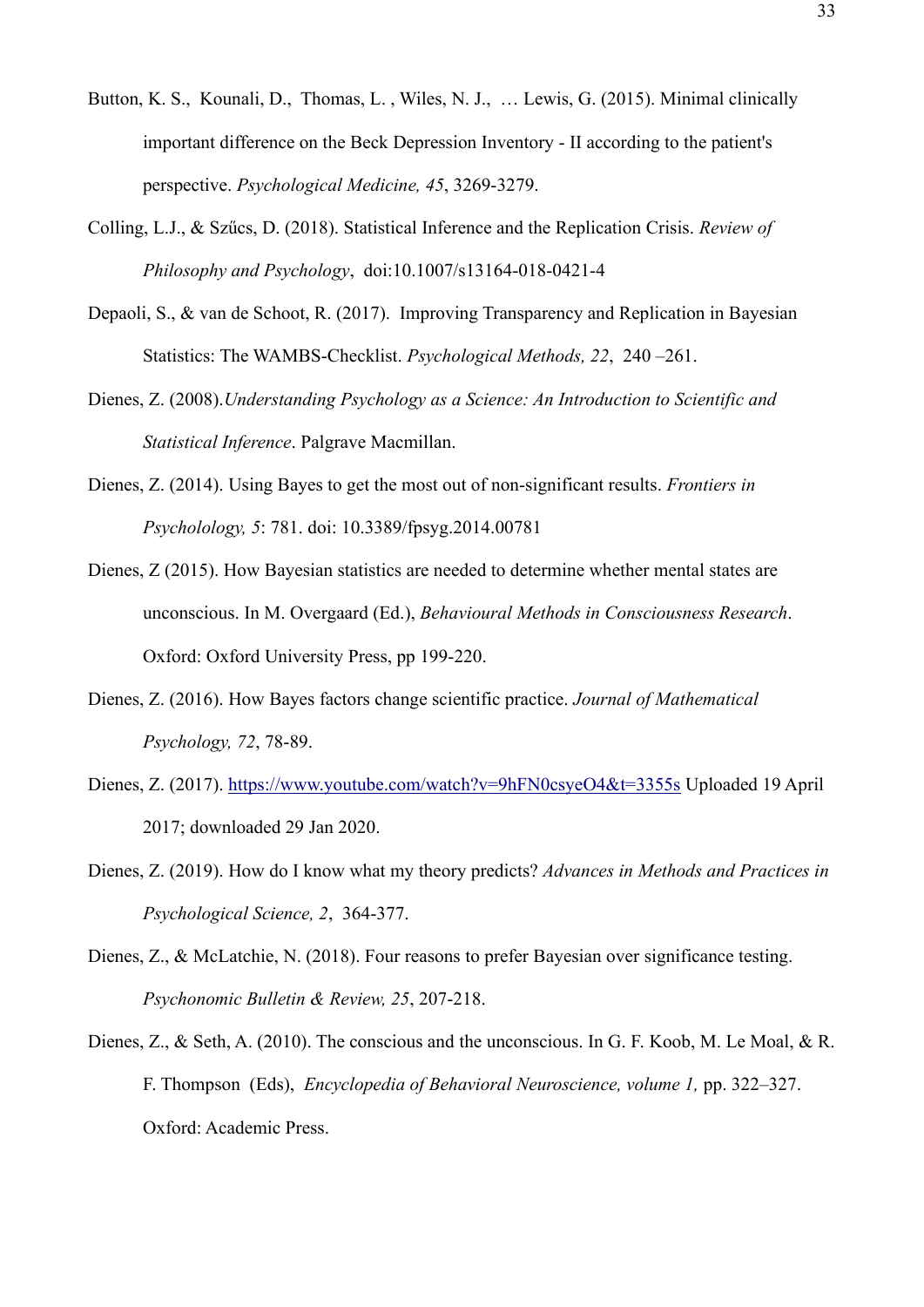- Dworkin, R. H., Turk, D. C., Wyrwich, K. W., Beaton, D., Cleeland, C. S., Farrar, J. T., ... & Brandenburg, N. (2008). Interpreting the clinical importance of treatment outcomes in chronic pain clinical trials: IMMPACT recommendations. *The Journal of Pain, 9*, 105-121.
- Etz, A., Haaf, J. M., Rouder, J. N., & Vandekerckhove, J. (2018). Bayesian Inference and Testing Any Hypothesis You Can Specify. *Advances in Methods and Practices in Psychological Science, 1,* 281-295.
- Etz, A., Vandekerckhove, J. (2018). Introduction to Bayesian inference for psychology. *Psychonomic Bulletin & Review, 25*, 5–34.
- Faivre, N., Berthet, V., & Kouider, S. (2012). Nonconscious influences from emotional faces: a comparison of visual crowding, masking, and continuous flash suppression. *Frontiers in Psychology*, [https://doi.org/10.3389/fpsyg.2012.00129.](https://doi.org/10.3389/fpsyg.2012.00129)
- Fisher, R. A. (1935). *The design of experiments.* Macmillan.
- Gelman, A., Carlin, J., Stern, H., Dunson, D., Vehtari, A., & Rubin, D. (2013). *Bayesian Data Analysis*, 3rd Edition. Boca Raton: Chapman & Hall.
- Gelman, A., Simpson, D., & Betancourt, M. (2017). The Prior Can Often Only Be Understood in the Context of the Likelihood Entropy 2017, 19, 555; doi:10.3390/e19100555
- Greenland, S. (2006). Bayesian perspectives for epidemiological research: I. Foundations and basic methods. *International Journal of Epidemiology, 35*, 765–775.
- Greenland, S. (2007). Bayesian perspectives for epidemiological research. II. Regression analysis. *International Journal of Epidemiology, 36*, 195–202.
- Greenland, S. (2017). A serious misinterpretation of a consistent inverse association of statin use with glioma across 3 case-control studies. *European Journal of Epidemiology, 32*, 87-88.
- Greenwald, A. G. (1975). Consequences of prejudice against the null hypothesis. *Psychological Bulletin, 82*, 1–20.
- Haaf, J. M., Ly, A., & Wagenmakers, E.-J. (2019). Retire significance, but still test hypotheses. *Nature, 567*, 461.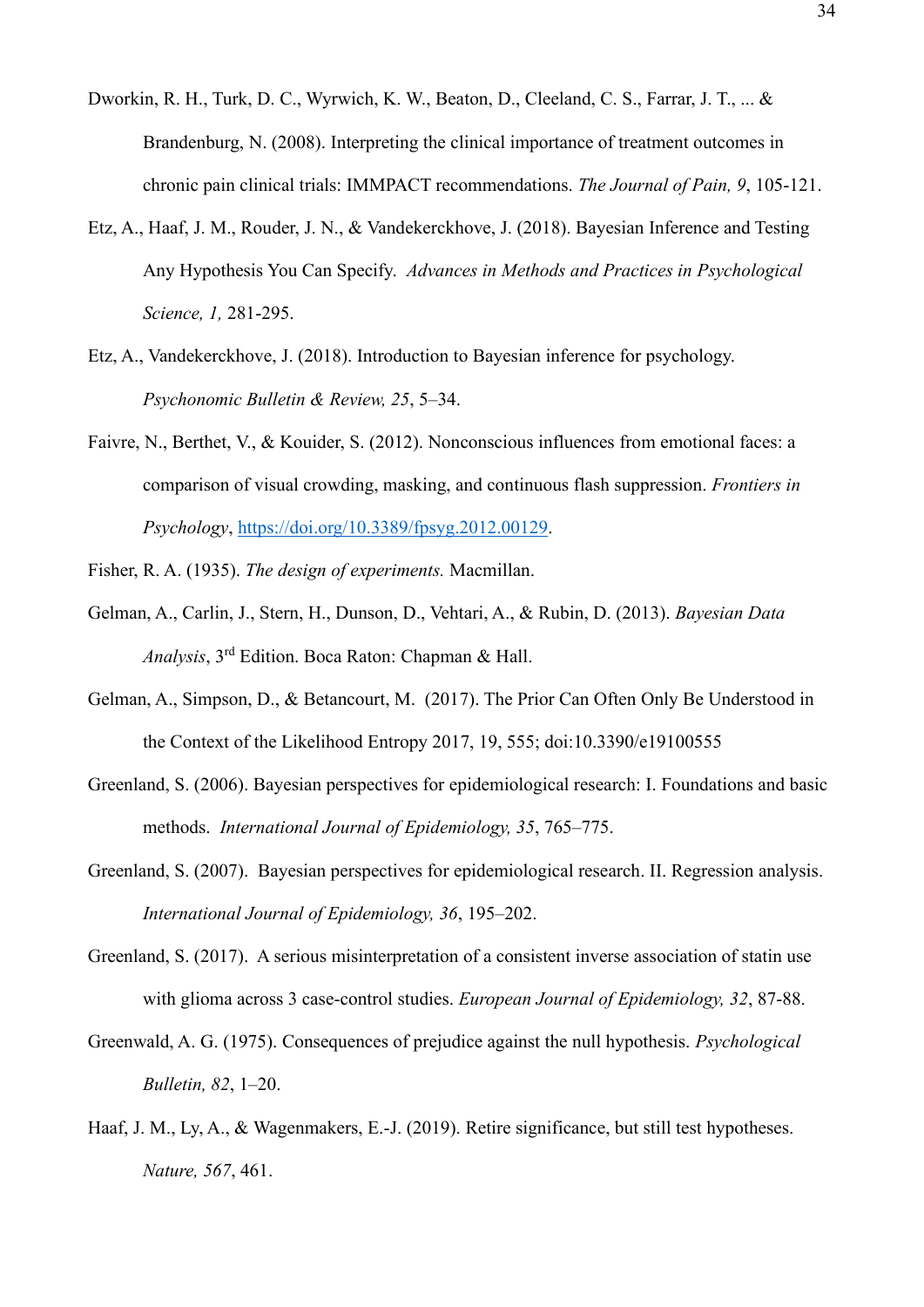- Haaf, J.M., Rouder, J.N. (2019). Some do and some don't? Accounting for variability of individual difference structures. *Psychonomic Bulletin & Review, 26*, 772–789.
- Halsey, L. G., Curran-Everett, D., Vowler, S. L., & Drummond, G. B. (2015). The fickle P value generates irreproducible results. *Nature Methods, 12,* 179–185.

Jeffreys, H. (1939). *The theory of probability*. Oxford, England: Oxford University Press.

- Jha, A. (2013). [https://www.theguardian.com/science/2013/aug/06/higgs-boson-physics-hits](https://www.theguardian.com/science/2013/aug/06/higgs-boson-physics-hits-buffers-discovery)[buffers-discovery](https://www.theguardian.com/science/2013/aug/06/higgs-boson-physics-hits-buffers-discovery) Downloaded 30 Jan 2020.
- Jiang, S., Zhu, L., Guo, X., Ma, W., Yang, Z., and Dienes, Z. (2012). Unconscious structural knowledge of tonal symmetry: tang poetry redefines limits of implicit learning. *Consciousness & Cognition, 21*, 476–486.
- Kelly, A. (2001). The minimum clinically significant difference in visual analogue scale pain score does not differ with severity of pain. *Emergency Medicine Journal, 18*, 205–207.
- Kruschke, J. K. (2011). Bayesian assessment of null values via parameter estimation and model comparison. *Perspectives on Psychological Science, 6*, 299-312.
- Kruschke, J. K. (2013). Bayesian estimation supersedes the t test. *Journal of Experimental Psychology: General, 142*, 573–603.
- Kruschke, J. K. (2014). *Doing Bayesian data analysis: a tutorial with R and BUGS*, 2nd Edition. London: Academic Press.
- Kruschke, J. K. (2018). Rejecting or Accepting Parameter Values in Bayesian Estimation. *Advances in Methods and Practices in Psychological Science, 1*, 270–280.
- Lakens, D., McLatchie, N., Isager, P. M., Scheel, A. M., & Dienes, Z. (2018). Improving Inferences about Null Effects with Bayes Factors and Equivalence Tests. *The Journals of Gerontology, Series B: Psychological Sciences*, *75*, 45–57
- Lakens, D., Scheel, A. M., & Isager, P. M (2018). Equivalence Testing for Psychological Research: A Tutorial. *Advances in Methods and Practices in Psychological Science, 1*, 259–269.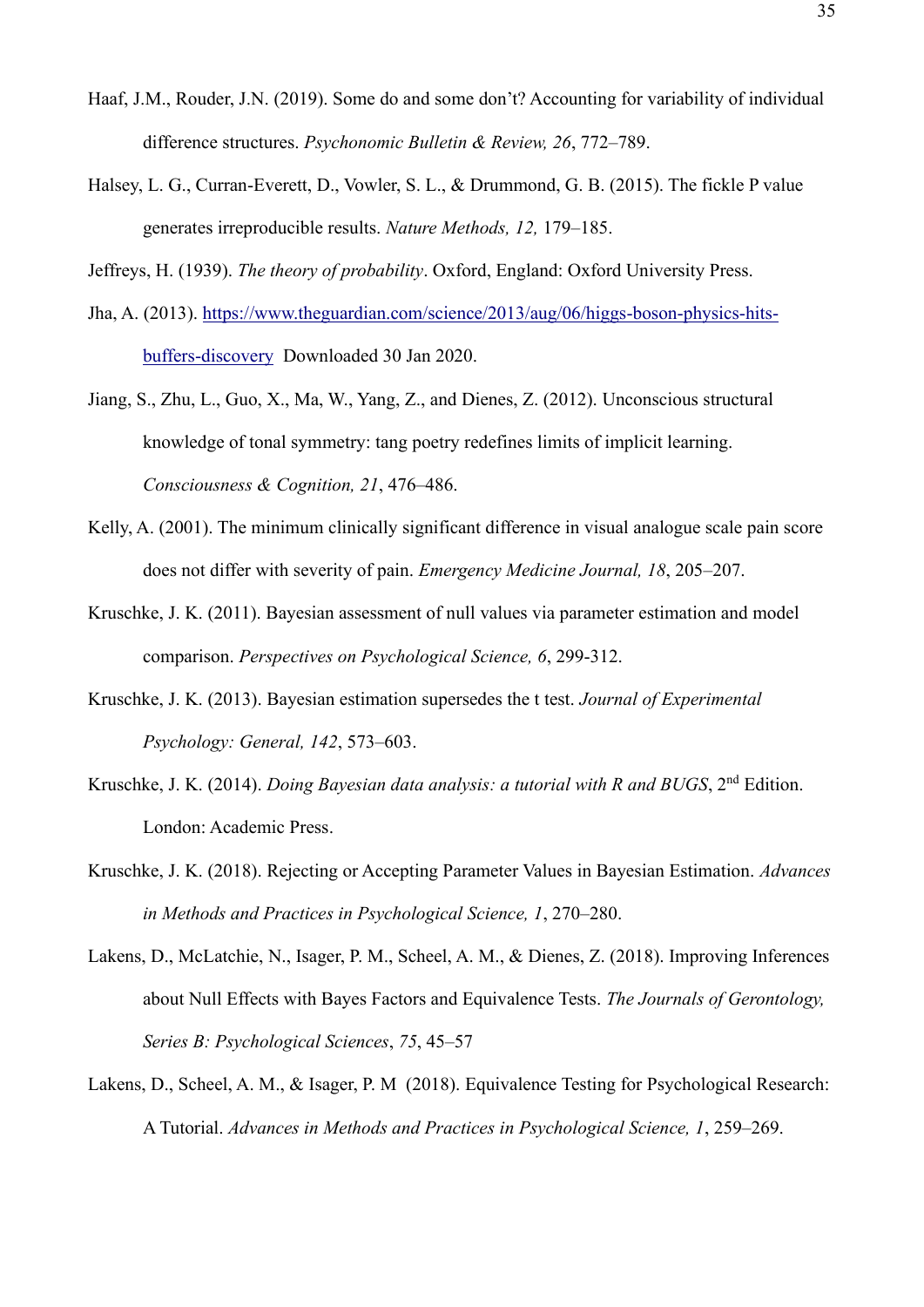- Lee, M. D., & Wagenmakers, E.-J. (2013). *Bayesian modeling for cognitive science: A practical course.* Cambridge: Cambridge University Press.
- Leganes-Fonteneau, M., Nikolaou, K., Scott, R., and Duka, T. (2019). Knowledge about the predictive value of reward conditioned stimuli modulates their interference with cognitive processes. *Learning & Memory, 26*, 460-464.
- Leganes Fonteneau, M., Scott, R. and Duka, D. (2018). Attentional responses to stimuli associated with a reward can occur in the absence of knowledge of their predictive values. *Behavioural Brain Research, 341*, 26-36.
- Leucht, S., Fennema, H., Engel, R., Kaspers-Janssen, M., Lepping, P., & Szegedi, A. (2013). What does the HAMD mean? *Journal of Affective Disorders, 148*, 243-248.
- Leucht, S., Kane, J. M., Etschel, E., Kissling, W., Hamann, J., & Engel, R.R. (2006). Linking the PANSS, BPRS, and CGI: clinical implications. *Neuropsychopharmacology, 31*, 2318-2325.
- Li, F., Jiang, S., Guo, X., Yang, Z., & Dienes, Z. (2013). The nature of the memory buffer in implicit learning: Learning Chinese tonal symmetries. *Consciousness & Cognition, 22*, 920- 930.
- Lindley, D. V. (1957). A statistical paradox. *Biometrika, 44,* 187–192.
- Lindley, D. V. (1991). Comment on Aitkin "Posterior Bayes Factors." *Journal of the Royal Statistical Society. Series B (Methodological), 53*, 130-131.
- Lindley, D. V. (2014). *Understanding uncertainty, revised edition*. New Jersey: Wiley.
- Ly, A., Etz, A., Marsman, M., & Wagenmakers, E.-J. (2019). Replication Bayes factors from evidence updating. *Behavior Research Methods, 51*, 2498-2508.
- Maniscalco, B., & Lau, H. (2012). A signal detection theoretic approach for estimating metacognitive sensitivity from confidence ratings. *Consciousness and Cognition, 21*, 422– 430.
- Mayo, D. G. (2018). *Statistical inference as severe testing: How to get beyond he statistics wars.* Cambridge: Cambridge University press.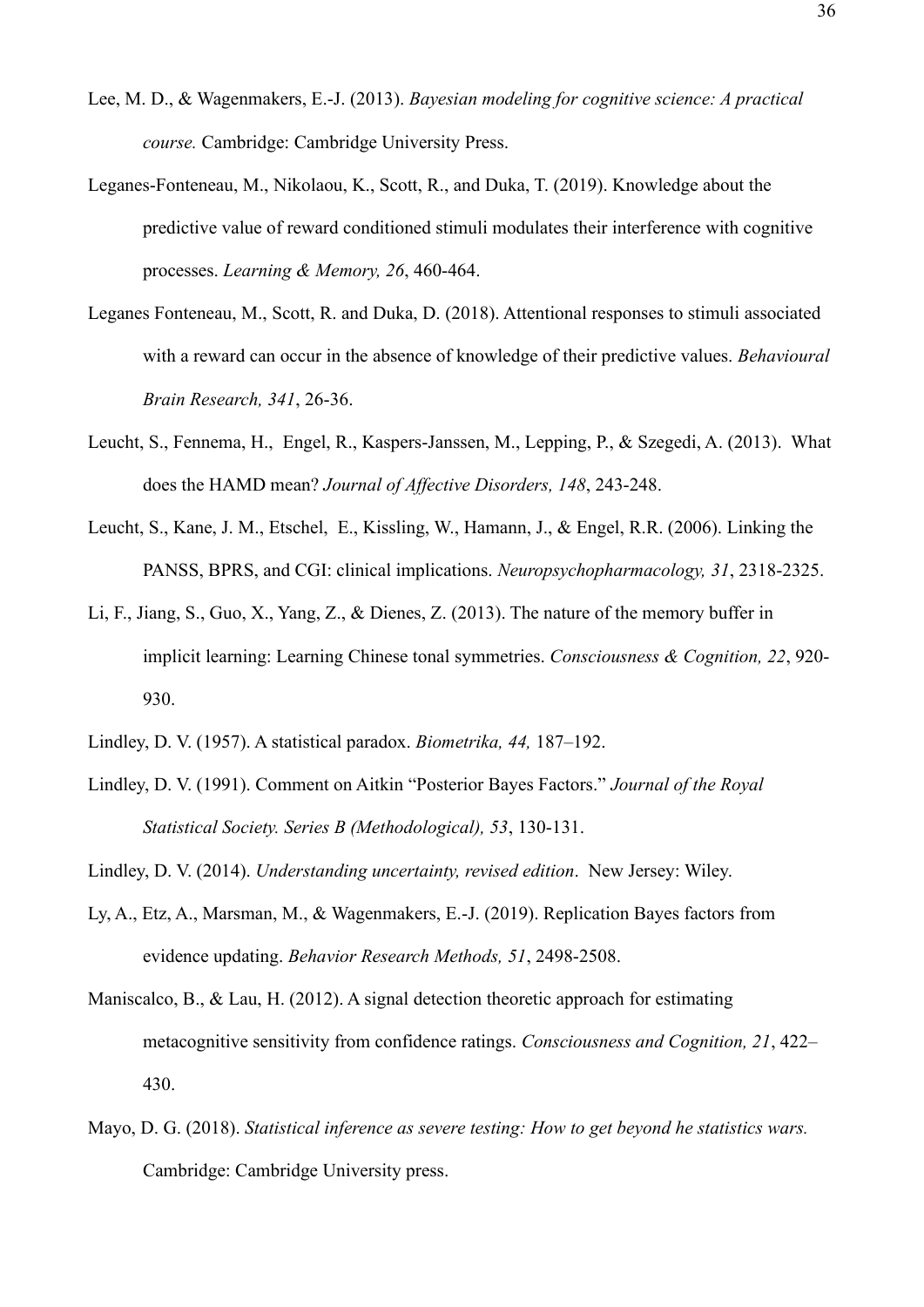- McElreath, R. (2016). *Statistical Rethinking: A Bayesian Course with Examples in R and Stan*. Boca Raton: Chapman & Hall.
- Moncrieff, J., & Kirsch, I. (2015). Empirically derived criteria cast doubt on the clinical significance of antidepressant-placebo differences. *Contemporary Clinical Trials*, *43*, 60-62.
- Morey, R., Homer, S. and Proulx, T. (2018). Beyond statistics: accepting the null hypothesis in mature sciences. *Advances in Methods and Practices in Psychological Science, 1*, 245-258.
- Morey, R. D., Romeijn, J.-W., & Rouder, J. N. (2016). The philosophy of Bayes factors and the quantification of statistical evidence. J*ournal of Mathematical Psychology, 72*, 6–18.
- Morey, R. D. & Rouder, J. N. (2011). Bayes factor approaches for testing interval null hypotheses. *Psychological Methods, 16*, 406-419.
- O'Hagan, A. (1995). Fractional Bayes Factors for Model Comparison. *Journal of the Royal Statistical Society: Series B (Methodological), 57*, 99-118.
- Open Science Collaboration. (2015). Estimating the reproducibility of psychological science. *Science, 349* (6251), 943–951.
- Palfi, B., & Dienes, Z. (2019a). When and how to calculate the Bayes factor with an interval null hypothesis. *PsyArXiv*,<https://doi.org/10.31234/osf.io/9chmw>
- Palfi, B., & Dienes, Z. (2019b). The role of Bayes factors in testing interactions. <https://doi.org/10.31234/osf.io/qjrg4>
- Palfi, B., Moga, G., Lush, P., Scott, R. B., & Dienes, Z. (2019). Can Hypnotic Suggestibility Be Measured Online?. *Psychological Research*,<https://doi.org/10.1007/s00426-019-01162-w>
- Perugini, M., Gallucci, M., Costantini, G. (2014). Safeguard power as a protection against imprecise power estimates. *Perspectives on Psychological Science, 9*, 319–332.
- Popper, K. R. (1963). *Conjectures and Refutations: The growth of scientific knowledge*. London: Routledge.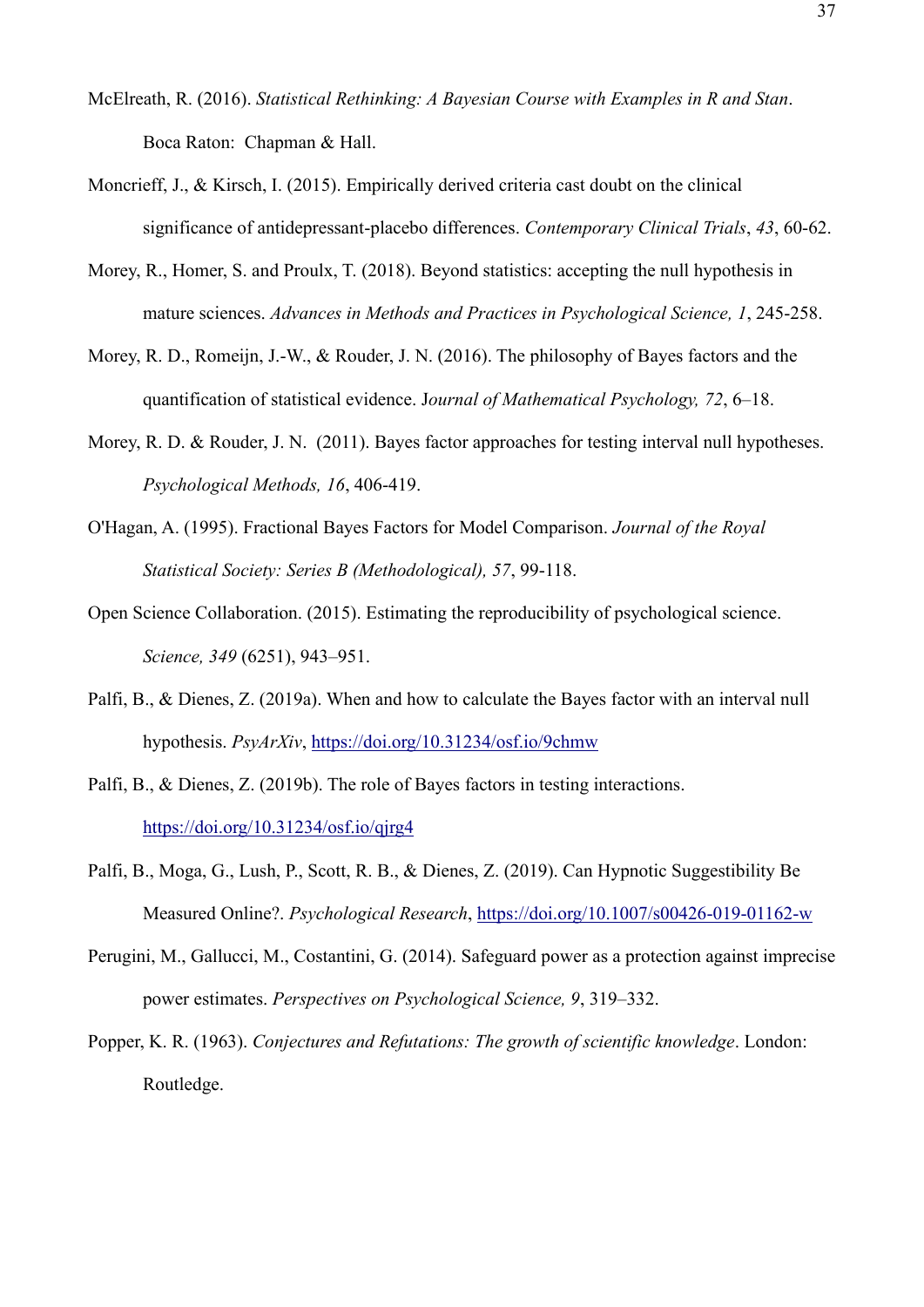- Qiao, F., Sun, F., Li, F., Ling, X., Zheng, L., Li, L., Guo, X., & Dienes, Z. (2018). Tonal symmetry induces fluency and sense of well-formedness. *Frontiers in Psychology, 9*, doi.org/10.3389/fpsyg.2018.00165
- Ramsøy, T. Z. and Overgaard, M. (2004) Introspection and subliminal perception. *Phenomenology and the Cognitive Sciences, 3*, 1–23.
- Rouder, J., & Haaf, J. M. (2020). Optional Stopping and the Interpretation of The Bayes Factor. <https://doi.org/10.31234/osf.io/m6dhw>
- Rouder, J. N., Morey, R. D., Speckman, P. L., & Pratte, M. S. (2007). Detecting chance: a solution to the null sensitivity problem in subliminal priming. *Psychonomic Bulletin and Review, 14,* 597–605.
- Rouder, J. N., Speckman, P. L., Sun, D., Morey, R. D., & Iverson, G. (2009). Bayesian t tests for accepting and rejecting the null hypothesis. *Psychonomic Bulletin & Review, 16*, 225–237.
- Sand, A., & Nilsson, M. E. (2016). Subliminal or not? Comparing null-hypothesis and Bayesian methods for testing subliminal priming. *Consciousness & Cognition, 44*, 29–40.
- Schönbrodt, F. D., & Wagenmakers, E. J. (2018). Bayes factor design analysis: Planning for compelling evidence. *Psychonomic Bulletin & Review, 25,* 128–142.
- Schönbrodt, F. D., Wagenmakers, E.-J., Zehetleitner, M., & Perugini, M. (2017). Sequential hypothesis testing with Bayes factors: Efficiently testing mean differences. *Psychological Methods, 22*, 322–339.
- van Doorn, J., van den Bergh, D., Bohm, U., Dablander, F., Derks, K., Draws, T., ... Wagenmakers, E. (2019). The JASP Guidelines for Conducting and Reporting a Bayesian Analysis. *PsyArXiv*,<https://doi.org/10.31234/osf.io/yqxfr>
- van Ravenzwaaij, D., Cassey, P. & Brown, S.D. (2018). A simple introduction to Markov Chain Monte–Carlo sampling. Psychonomic Bulletin & Review, 25, 143–154. <https://doi.org/10.3758/s13423-016-1015-8>